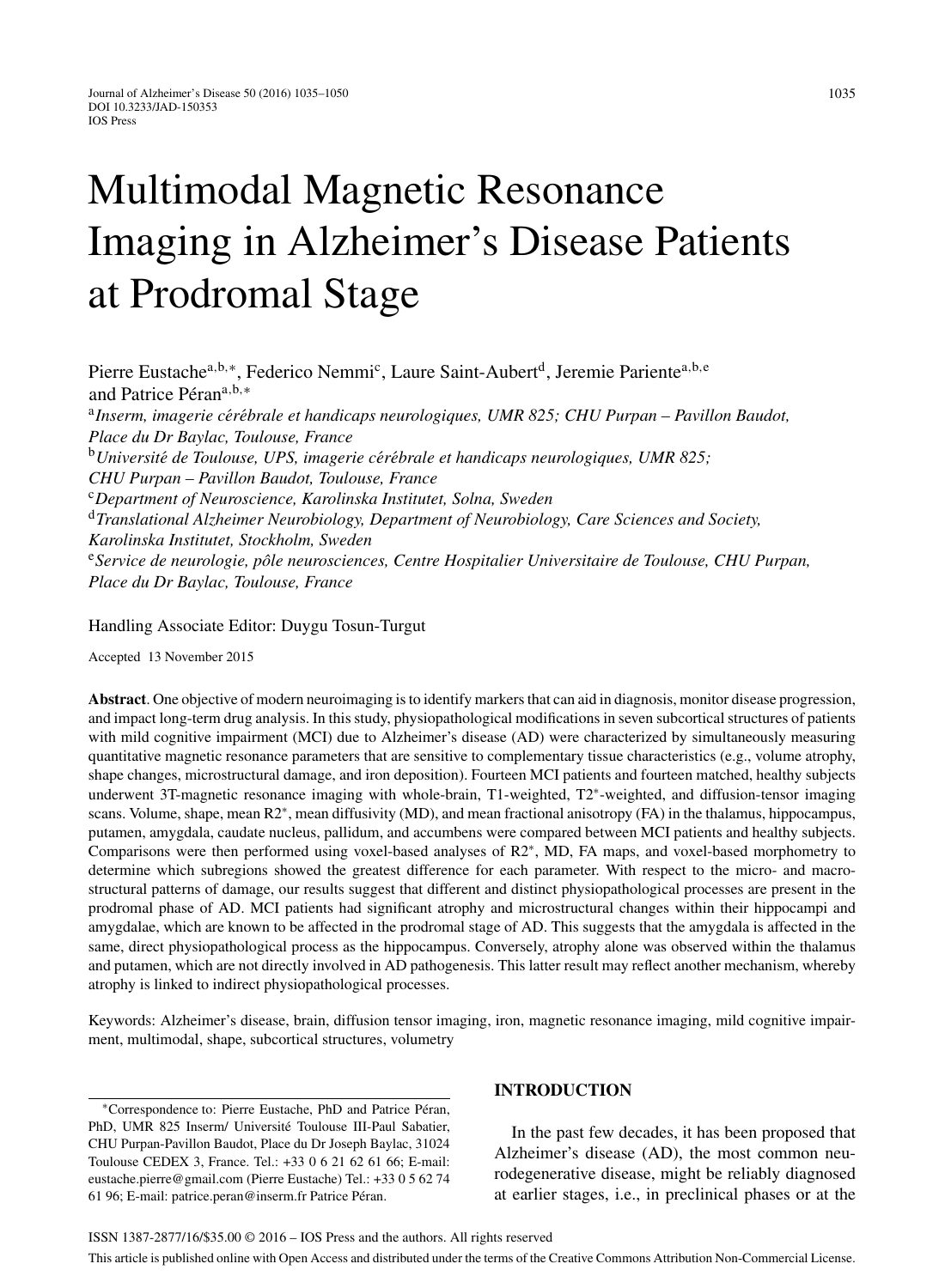point of mild cognitive impairment (MCI) [1]. In particular, MCI with a high likelihood of progression to full-blown AD is a subtype of MCI (MCIdue-to-AD), supported by both neuropsychological and neuropathological evidence, and represents the highest risk factor for developing dementia over time [2].

A particularly promising approach in neurodegenerative research is based on the innovative use of acutely sensitive imaging techniques, i.e., magnetic resonance imaging (MRI), which can provide reliable diagnostic markers of early structural modifications. Indeed, atrophy within the hippocampus in MCI patients has been consistently reported as the best structural predictor of conversion to AD [3]. However, hippocampal atrophy is associated with a wide range of other neurological pathologies, thus limiting its specificity for AD [4–6]. While a number of studies have focused their analysis on the hippocampus, we suggest that amygdalar volume may be as useful as hippocampal volume for the diagnosis of early AD and could be, in addition, an independent marker of cognitive decline [7–9].

Recently, it has been showed that, apart from volume and grey-matter density, another useful metric, the shape of the subcortical structure, can be extracted from T1 images. The shape analysis of subcortical nuclei has already been used to successfully discriminate Parkinson's disease patients from healthy controls, and correlated with motor symptoms [10]. The studies conducted with AD patients, however, have focused mainly on the hippocampus [11, 12], and only a few have investigated other subcortical structures [13].

Complementary to volumetric and morphometric indexes, another sensitive MRI biomarker is the microstructural changes measured by diffusion tensor imaging (DTI). DTI has classically been used to evaluate white matter bundles and measures the degree of anisotropy using a fractional anisotropy (FA) index. Another use of DTI parameters is the measurement of mean diffusivity (MD) in grey matter, which is thought to reflect microstructural integrity [14]. In fact, elevated MD and decreased FA are thought to be a reflection of the progressive loss of barriers that restrict the motion of water molecules in tissue compartments—a phenomenon known to be associated with neuronal loss and disruption of myelin sheaths in AD [15]. Previous works have demonstrated the interest of measuring these DTI indexes to describe physiological aging [16], and also to measure pathological changes in Parkinson's disease [17] and MCI [18]. Higher MD in patients with MCI

has been found within both the left and right hippocampi [18, 19], or only within the left hippocampus when using manual region-of-interest (ROI) computations [20]. This result has also been found when considering MCI subjects versus healthy controls [21], leading to the conclusion that it is important to measure DTI indexes as they can provide additional information about early degeneration in AD. However, there is some conflict with this conclusion, as some studies report no significant difference in MD within the hippocampus when comparing AD patients to healthy controls [22, 23]. These discrepancies could be caused by several factors, such as heterogeneity within the patient group, different DTI acquisition schemes (i.e., number of directions, intensity of the b0 field), or differences in how ROIs are defined (i.e., ROIs within subcortical structures or the entire structure).

Volumetry, shape, and MD are not the only markers available in MRI-based analyses. Several MRI methods have been evaluated for their ability to quantify brain iron deposits in neurodegenerative diseases. Indeed, iron metabolism dysregulation and iron accumulation in the brain are implicated in the pathogenesis of many neurodegenerative diseases, including AD (reviewed by Zecca et al. [24]). A recent study conducted on the pulvinar nucleus of AD patients found a significant drop in the T2∗ signal, which could be associated with iron deposits [25]. In 2009, Zhu and colleagues used phasecorrected MR imaging and found that, relative to controls, AD patients had a significant increase of the iron content in their dentate nucleus, caudate nucleus, putamen, parietal cortex, and bilateral hippocampi [26]. Similarly, a 14-T study conducted on postmortem hippocampal tissues of AD patients concluded that the variance in the distribution of R2∗ values in the region of interest within the hippocampus was significantly different between AD patients and controls [27]. One interesting conclusion of this postmortem study is that the increase of iron deposits seemed to preclude the incidence of significant atrophy.

An approach measuring MR parameters sensitive to complementary tissue characteristics (e.g., volume atrophy and shape, iron deposition, and microstructural damage) in the early stages of AD could have great potential for investigating pathological changes. This approach is feasible, as multimodal MRI was previously used to characterize the physiological aging of deep grey matter nuclei in healthy subjects [16] or to quantify pathological changes in Parkinson's disease patients [17].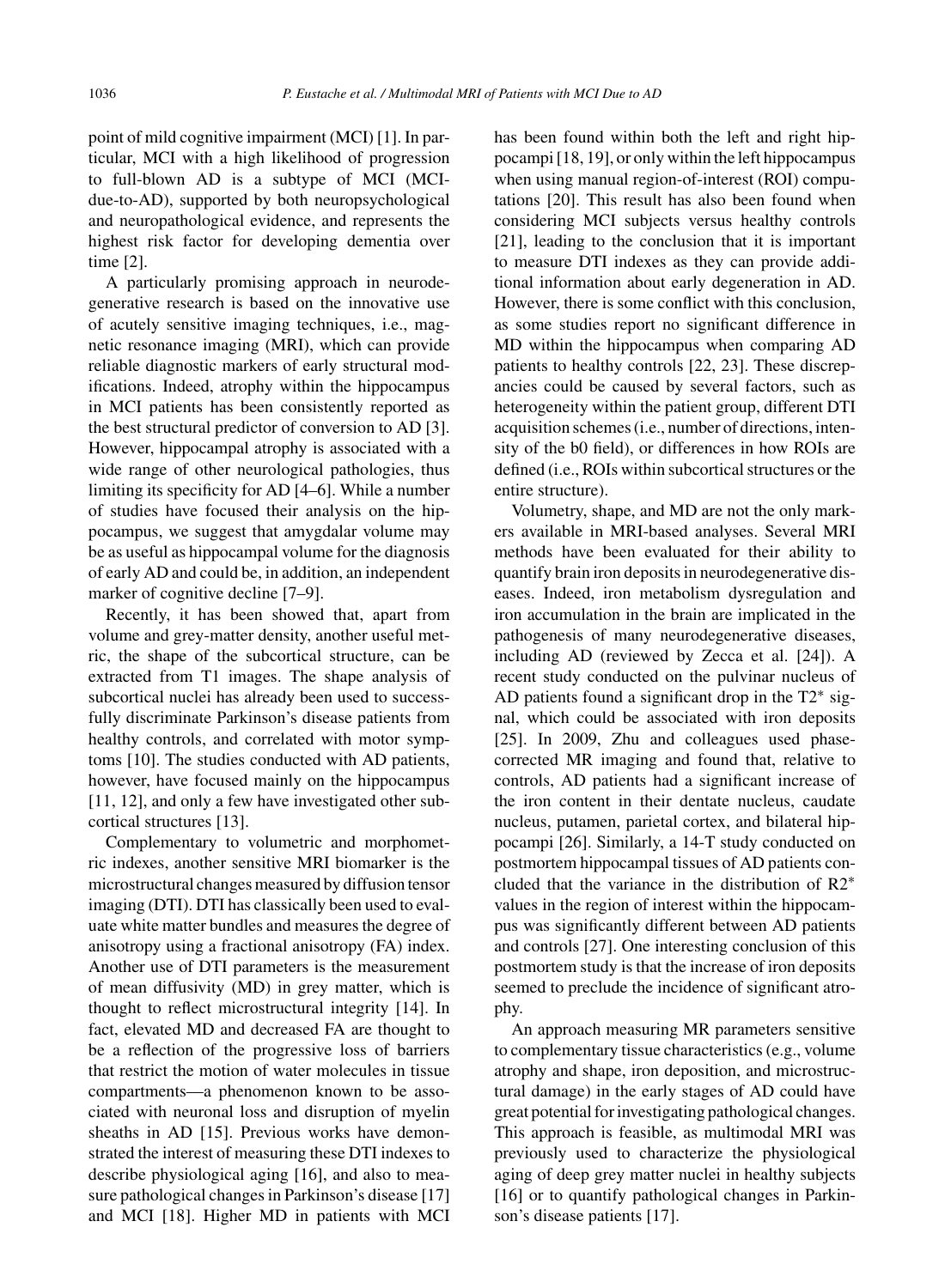In the present study, we simultaneously measured volume, shape, DTI scalars, and T2∗ relaxation rates in seven deep, grey matter structures (thalamus, caudate nucleus, putamen, pallidum, hippocampus, amygdala, and accumbens) in patients with MCIdue-to-AD and healthy controls. These subcortical structures have been selected because they are all known to be affected by at least one of the biomarkers investigated in this study, which are atrophy (for all of the structures) [3, 7–9, 28]; microstructural integrity (for the hippocampus, pallidum, thalamus, and caudate) [19, 18, 28]; and iron deposits (for the caudate nucleus, putamen, and bilateral hippocampi) [26]. The nucleus accumbens was also investigated because it was recently noted by Liu et al. that the volume of this structure was decreased in MCI compared to controls [29]. Furthermore, in 2015, Yi et al. demonstrated that the volume loss of the nucleus accumbens was associated with an increased risk of progression from MCI to AD [30].

The aim of this work was to investigate the pattern of macro- and micro-structural pathophysiological changes in a cohort of patients with MCI-due-to-AD. By acquiring parameters pertaining to both microand macro-structure, we were also able to study the relationship between these different parameters and how they relate to disease pathophysiology. These findings would be relevant for a better understanding of AD progression in several different structures of the brain.

## **MATERIALS AND METHODS**

#### *Participants*

Study participants included 14 patients older than 65 years of age and in the prodromal stage of AD and 14 matched, healthy controls. All AD patients came from the outpatient memory clinic (Neurology Department, University Hospital, Toulouse, France) and presented with a memory complaint at least six months prior to enrollment (Table 1). All participants gave their written informed consent. This study was approved by the local ethics committee (Comité de Protection des Personnes Sud-Ouest et Outre-MER 1) and the French Agency for Safety and Security of Medical Devices (Agence Francaise de Sécurité Sanitaire des Produits de Santé, reference A90605-58).

# *Pre-inclusion assessment*

# *Magnetic resonance imaging*

A brain MRI was performed on all participants using a Philips 3T (Intera Achieva, Philips, Best, The Netherlands). A high-resolution anatomical image, using a three-dimensional (3D) T1-weighted sequence (in-plane resolution:  $1 \times 1$  mm; slice thickness: 1 mm; 160 contiguous slices) and a T2 weighted sequence (reconstructed resolution: 0.45  $\times$  0.45  $\times$  3 mm<sup>3</sup>; 43 slices) were obtained. Three consecutive T2∗-weighted, gradient-echo, whole-brain volumes were acquired using a segmented echo-planar imaging sequence [in-plane resolution:  $1.8 \times 1.8$ , slice thickness:  $1.8 \text{ mm}$ , 66 slices, matrix size:  $128 \times 128$  mm, repetition time: (TR) 100 ms] with three different echo times  $(TE)$   $(12 \text{ ms}, 30 \text{ ms}, \text{ and } 40 \text{ ms})$ . Diffusionweighted volume measurements were acquired using a spin-echo EPI  $(TE/TR = 55/11,031 \text{ ms}; \text{ band}$ width = 3,026.4 Hz/voxel; matrix =  $108 \times 106$ ; 56 slices; voxel size:  $2.00 \times 2.00 \times 2.01 \text{ mm}^3$ ) with 32 isotropically distributed orientations for the diffusion-sensitizing gradients at a b-value of 1,000 s/mm<sup>2</sup> and a  $b = 0$  images.

# *Fluorodeoxyglucose-positron emission tomography (FDG-PET) scan*

Scans were performed on a Biograph 6 True-Point Hirez (Siemens Medical Solutions, Munich, Germany) hybrid PET/computed tomography (CT)

| Population description                |                        |                  |                |  |  |
|---------------------------------------|------------------------|------------------|----------------|--|--|
|                                       | MCI-due-to-AD patients | Control subjects | <i>p</i> value |  |  |
| Number of participants                | 14                     | 14               | <b>NA</b>      |  |  |
| Age                                   | $71.1 \pm 4.7$         | $70.9 \pm 4.6$   | 0.936          |  |  |
| Gender                                | 7M/7F                  | 6M/8F            | 0.717          |  |  |
| Level of education                    | $11.0 \pm 2.9$         | $11.9 \pm 2.8$   | 0.436          |  |  |
| Daily-life autonomy CDR scale         | $0.5 \pm 0.0$          | $0.0 \pm 0.0$    | $< 0.001*$     |  |  |
| FCSRT sum of free recalls (/48)       | $12.6 \pm 4.3$         | $32.3 \pm 5.0$   | $< 0.001*$     |  |  |
| FCSRT sum of free +cued recalls (/48) | $32.4 \pm 10.0$        | $46.5 \pm 2.1$   | $< 0.001*$     |  |  |
| Rey-Osterrieth Complex Figure         | $8.6 \pm 5.8$          | $19.9 \pm 6.6$   | $< 0.001*$     |  |  |
| MMSE                                  | $25.8 \pm 1.5$         | $28.4 \pm 0.8$   | $< 0.001*$     |  |  |

Table 1

CDR, clinical dementia rating; FCSRT, Free and Cued Selective Reminding Test; MMSE, Mini-Mental State Examination; ∗Stands for <0.001.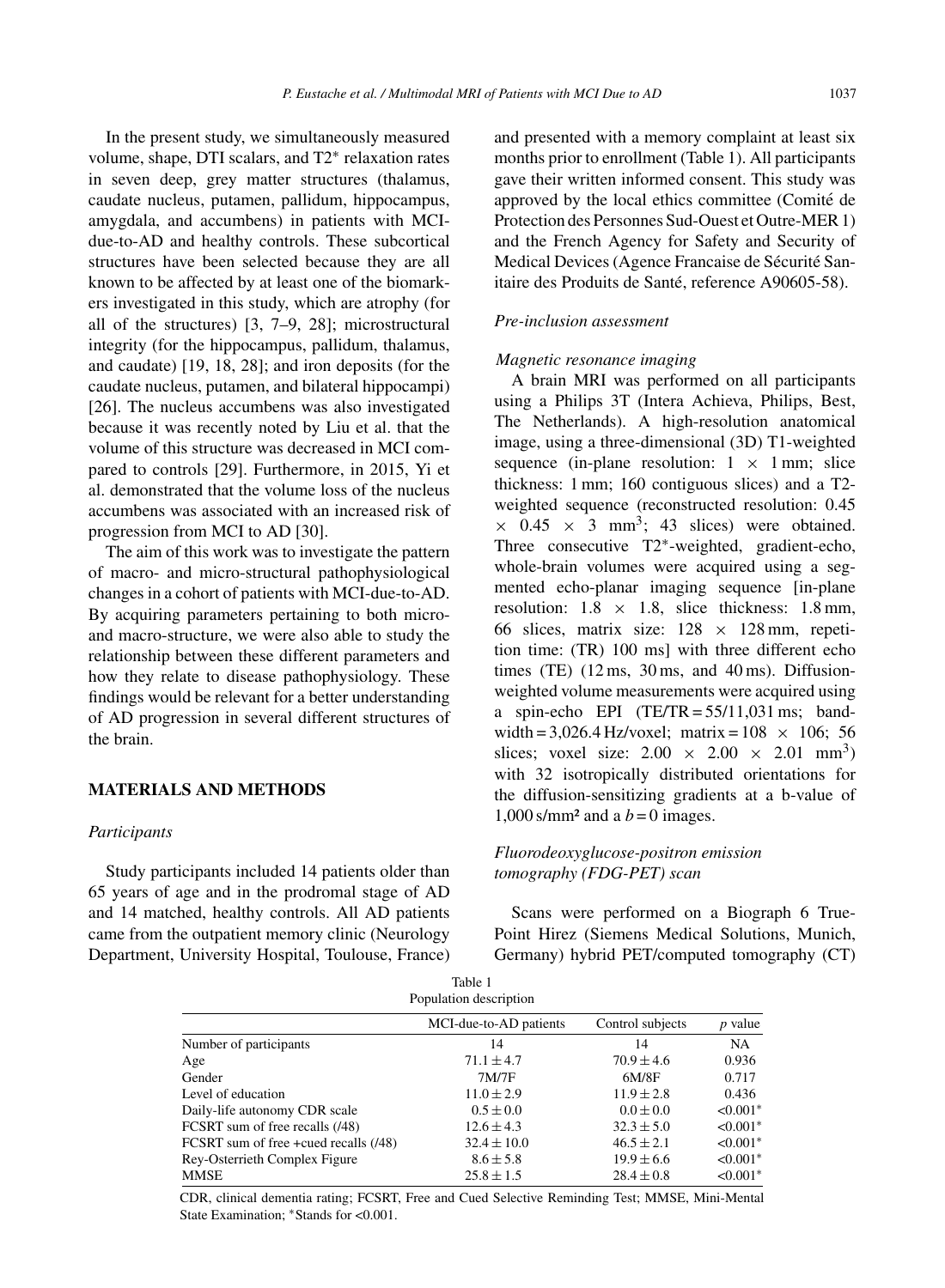scanner (3D-detection mode, producing images with  $1 \times 1 \times 1.5$  mm voxels and a spatial resolution of approximately 5-mm full width at half maximum at the field of view centered). Cerebral emission scans began an average of 20 min after the injection of 1.85 MBq/kg weight of FDG and lasted for 10 min. Both CT and PET scans were acquired. PET data were corrected for partial volume effects. Two independent nuclear medicine physicians with extensive experience in reading FDG-PET scans, and blind to clinical information, examined all FDG-PET scans at inclusion. A three-point scale was used for rating FDG-PET profiles  $(0 = normal, 1 = temporo-parietal$ hypometabolism suggestive of  $AD$ ,  $2 = other$ ). Interrater agreement was estimated by calculating *κ* and its 95% CI.

#### *Cerebrospinal fluid (CSF) biomarker sampling*

CSF samples were obtained by a lumbar puncture in the patient group. The samples were centrifuged for 10 min at 1,500 rpm at  $4°C$  to remove cells, aliquoted to 0.4-mL samples in polypropylene tubes, and stored at –80◦C until analysis. CSF biomarker levels of total tau (T-Tau), phospho-tau (P-Tau),  $A\beta_{42}$ , and  $A\beta_{40}$  were measured using a sandwich ELISA method (Innogenetics, Gent, Belgium) according to the manufacturer's instructions. We also calculated ratios derived from single biomarkers, including the Innotest Amyloid Tau Index (IATI), combining  $\mathbf{A}\beta_{42}$  and T-Tau concentrations as follows:  $IATI = A\beta_{42}/[240 + (1.18 \times T-Tau)],$  and the  $A\beta_{42}/A\beta_{40}$  ratio.

## *Inclusion and exclusion criteria*

Following pre-inclusion assessment, patients were enrolled in the present study if they met the following criteria for MCI-due-to-AD [2]: CDR = 0.5; the sum of the three free recalls  $\leq$ 17/48, and/or the sum of the three free and cued recalls <40/48 on the FCSRT [31], and one or more of the following features: medial temporal lobe atrophy in at least one hemisphere (Scheltens score for > 1 for at least one visual rater); temporo-parietal hypometabolism pattern on cerebral FDG-PET scan (score = 1 for at least one visual rater); and/or, when P-Tau  $\geq 60$  pg/mL or IATI > 0.8, the  $A\beta_{42}/A\beta_{40}$  ratio was calculated and a score <0.045 was considered to be compatible with AD diagnosis. Patients with significant white matter T2 hyperintensities (F&S score > 2 for at least one visual rater) were excluded.

Cognitively normal subjects were included if they had no memory complaint, no neurological or psychiatric disease history, and no first-degree relatives with AD. They were excluded if they showed significant white matter hyperintensities on their T2-weighted MR images (F&S score >2 for at least one visual rater) or any cognitive impairment on the pre- or post-inclusion neuropsychological assessment (test scores below -2 standard deviations according to the norms). Control patients underwent the same neuropsychological assessment and the same imaging examination (i.e., MRI, PET) as MCI patients. Any neurological or psychiatric disease history was grounds for exclusion. For more details, see [32].

#### *Neuropsychological tests*

Once screened and consented, patients underwent several neuropsychological tests, including the Mini-Mental State Examination (MMSE) to assess global cognitive state, the 4-Instrumental Activities of Daily Living test to assess daily–life autonomy, and the Rey-Osterrieth Complex Figure Test (ROCF) to assess visual memory [33].

# *Imaging and analysis*

Seven bilateral structures were automatically segmented from T1 images using FIRST [34, 35] (FMRIB's Integrated Registration and Segmentation Tool) 5.0 (FSLv5), which included the thalamus, caudate nucleus, putamen, pallidum, hippocampus, amygdala, and accumbens.

Data were analyzed using the FMRIB Software Library (FSL [36–38]) 3.1.8 ([http://www.](http://www.fmrib.ox.ac.uk/fsl/) [fmrib.ox.ac.uk/fsl/](http://www.fmrib.ox.ac.uk/fsl/)) and locally written MATLAB (version 7.10.0, The Mathworks Inc.) scripts. To minimize the effects of head movements during acquisition, the four T2∗-weighted images were corrected by applying a full affine (mutual information cost function) alignment of each image to a mean image that corresponded to the average of the four T2∗-weighted images. From these images and for each subject, we performed a voxel-by-voxel, nonlinear, least-squares fitting of the data acquired at the four TEs to obtain a mono-exponential signal decay curve [i.e.,  $S(t) = S0e^{-t/T2*}$ , where  $t =$ echo time,  $S =$  measured data,  $S0 =$  multiplicative constant, and  $T2^*$  = effective transverse relaxation time]. The T2<sup>\*</sup> (and R2<sup>\*</sup> = 1/T2<sup>\*</sup>) values were thus calculated for each voxel. The mean image was finally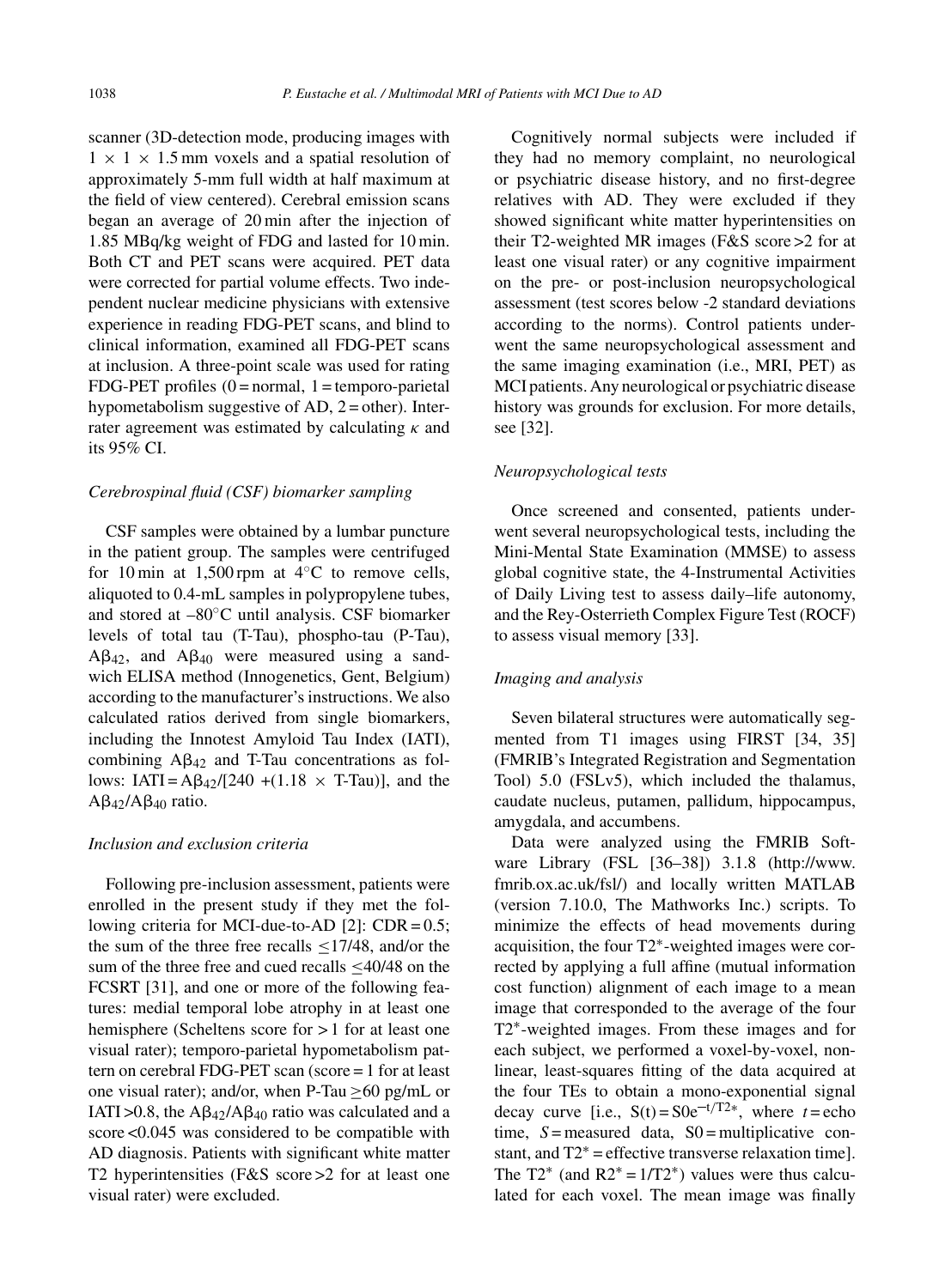registered on the brain-extracted [39] T1-weighted volume using a full-affine transformation (normalized mutual information cost function). From the diffusion-weighted volumes, fractional anisotropy (FA) and mean diffusivity (MD) (FMRIB's Diffusion Toolbox –FSLv5) were calculated. The mean b0 image was registered on the brain-extracted T1 weighted volume using a full-affine transformation (normalized mutual information cost function), and the transformation matrix was then applied to the maps of MD and FA. Thus, T1-weighted, R2<sup>∗</sup>, MD, and FA maps were within the individual spatial space.

#### *Region-based analysis*

For the ROI analysis, four MRI-derived parameters were calculated for each segmented structure: normalized volume (i.e., the absolute volume of each structure multiplied by the scaling between the individual brain and the standard space calculated by SIENAX [39], part of FSL [38]), and the averages of MD, FA, and R2∗. The parameters and the methods for their extraction were calculated in accordance to previous work [17].

#### *Shape analysis*

Using a deformable mesh model, FIRST creates a surface composed by a set of triangles for each subcortical structure. This network is composed of a set of triangles, and the apex of each adjoining triangle is called a vertex. For each structure, the number of vertices is fixed across subjects, allowing vertices comparisons between groups and subjects. The investigation of differences in the spatial location of each vertex in two groups or the correlation between vertex position and another variable are examples of the types of shape analyses that can be performed using FIRST [34, 35]. Although the vertices retain correspondence, the surfaces reside in native image spaces and thus have an arbitrary orientation/position. Therefore, the surfaces have to be aligned to a common space prior to any analysis. The mean surface from the FIRST model [in MNI (Montreal Neurological Institute) 152 space] is used as the target to which the surfaces from individual subjects are then aligned. Pose (rotation and translation) is removed to minimize the sum-of-squares differences between the corresponding vertices of a subject's surface and the mean surface.

# *Voxel-based analysis of mean diffusivity, fractional anisotropy, and R2*∗

For voxel-based analysis, in order to take into account the inter-subject differences in brain global volume, the T1-weighted images of each subject were registered on the MNI template using a non-linear registration (sum-of-squared differences cost function). This spatial transformation was applied to each map previously registered in the native space of the subject (R2∗, FA, and MD) for each subject.

# *Voxel-based morphometry (VBM)*

VBM was performed using the implemented FSL tool, FSL-VBM v1.1 [40] and an optimized VBM protocol [41]. Briefly, all the T1 images were first brain extracted and then segmented into images of grey matter (GM), white matter (WM), and CSF. GM images were then non-linearly registered [42] to the grey matter ICBM-152 template, concatenated, and averaged. The resulting image was then flipped along the x-axis and both images where averaged again to create the first GM template. Then, GM images of all participants were non-linearly registered to this study-specific template and, using the same final steps, a second "non-linear" GM template was generated. This "non-linear" template was then finally used to register all the GM images and the registered images of all subjects were multiplied by the Jacobian of the warp field, in order to introduce a compensation (or "modulation") to correct for local expansion or contraction. The corrected, registered images were then concatenated and smoothed by a Gaussian kernel (sigma = 4 mm).

#### *Statistical analysis*

#### *Shape analysis*

After pose removal using 6DOF registration, group comparisons of vertices were carried out using F-statistics [35]. The significance of these tests was calculated using a MonteCarlo simulation combined with a threshold-free cluster enhancement technique, as implemented in the FSL Randomise script [43, 44]. T-values obtained in the non-permuted data were compared against a null distribution calculated using 5,000 random permutations of the data. For the groups comparison, the images were thresholded at  $p < 0.05$  and corrected for multiple comparisons. Results are presented as the percentage of significant surface and were considered relevant when the sur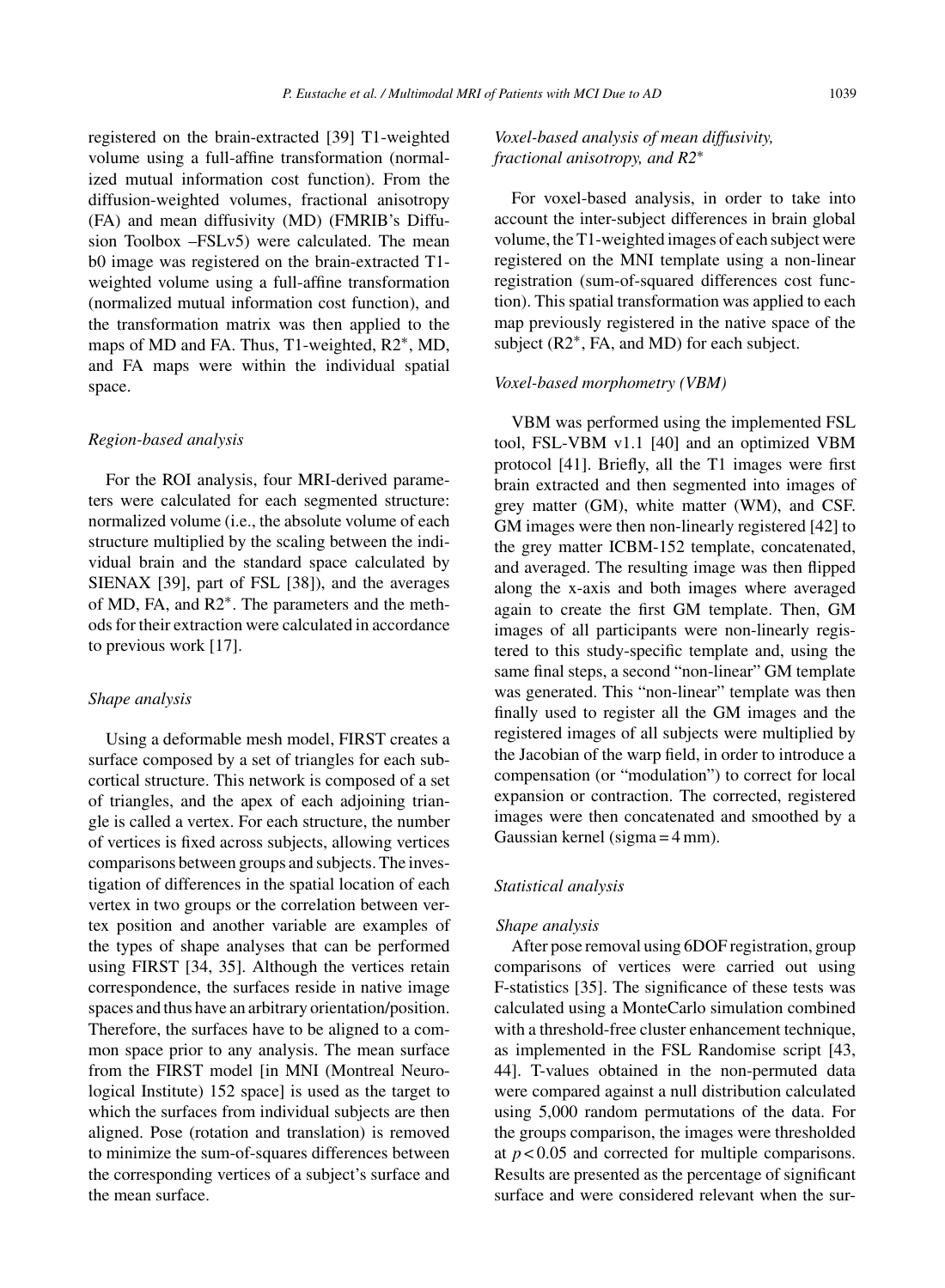face changes represented more than 5% of the total surface of the structure.

## *Region-based analysis*

For region-based analysis, the normalized volumes and averages of MD, FA, and R2∗ of the segmented areas were calculated. First, they were compared with a repeated measures analysis of variance (ANOVA) using a 4-factor design, anatomical region, lateralization, modality (volume, MD, FA, R2∗) and diagnostic as categorical predictor. Then for each modality, a repeated measures ANOVA was conducted using a 3 factor design, which included two between-structures factors [i.e., anatomical region and lateralization (left and right hemisphere)] and one between-subject factor (diagnostic). For the significant interactions in the second repeated measures ANOVA, a betweengroups *t*-test was conducted.

To assess the relationship between the atrophy of subcortical areas and their modifications in microstructural integrity or in iron deposition, a Spearman's rank order correlation was performed within the patient group and between the average of each quantitative parameters (MD, FA, and R2∗) and the volume for each region of interest.

To investigate changes between quantitative parameters (volume, MD, and R2∗) and cognitive measures, Spearman's rank order correlations were performed within the patient group, between the mean left and right measurements for each of these parameters and the sum of the three free recalls, sum of the three free and cued recalls on the FCSRT, and scores obtained at the Rey-Osterrieth Complex Figure (ROCF). Only correlations which stayed significant after removing extreme values were kept.

Finally, logistic regression and receiver operating characteristic (ROC) curves were carried out using MR parameters and structures that were significant according to the region-of-interest analysis. All combinations among these pairs were tested to determine the combinations with the best discriminating power. A repeated 10-fold cross-validation was performed to calculate the area under the ROC curve for each combination. Combinations with areas under the curve >95% are reported.

#### *Voxel-based analysis*

Inter-group comparisons were performed on R2∗ and MD maps for each voxel, with and without masking for structures that showed significant differences

in the volumetric analysis, using non-parametric *t*-tests (permutation tests; 5,000 repetitions) and with a significance threshold of  $p < 0.05$  (Threshold-Free Cluster Enhancement corrected) with mask and  $p < 0.001$  throughout. For the whole-brain analyses, maps were smoothed using a Gaussian kernel  $(sigma = 2 mm)$ .

Logistic regression and receiver operating characteristic (ROC) curves were carried out using clusters of voxels that were significant according to the voxelbased analysis. All combinations among these pairs were tested to determine the combinations with the best discriminating power. A repeated 10-fold crossvalidation was performed to calculate the area-underthe-ROC curve for each combination. Combinations with areas under the curve >95% are reported.

## *Voxel-based morphometry*

Grey-matter density inter-group comparisons were performed using non-parametric *t*-tests (permutation tests, 5,000 repetitions) and were considered significant for *p* < 0.05 (Threshold-Free Cluster Enhancement and multiple-comparisons corrected).

#### **RESULTS**

The first repeated measures ANOVA using a 4-factor design [anatomical region, lateralization, modality (volume, MD, FA, R2∗), and diagnostic as a categorical predictor] revealed a significant main effect of modality  $\times$  diagnosis [F(3,78) = 16.68;  $p < 0.001$ ], structure  $\times$  diagnosis [F(6,156) = 3.55;  $p$  < 0.001], and modality  $\times$  structure x diagnosis  $[F(18, 468) = 3.54; p < 0.001]$ . There was no effect of modality alone. A *post hoc* Scheffe test of structure x ´ diagnosis revealed a significant difference in the hippocampus between control subjects and MCI patients (*p* < 0.05). A second *post hoc* Scheffe test of modality ´  $\times$  structure  $\times$  diagnosis revealed a significant difference between MCI-due-to-AD and controls in the hippocampal volume  $(p < 0.001)$ .

# *Region-based analysis: volumetry*

The repeated measures ANOVA analyses showed a significant main effect of diagnosis  $[F(1,26) = 16.694; p < 0.001]$ , and a significant main effect of structure x diagnosis  $[F(6,156) = 3.540;$ *p* < 0.003]. *T*-tests showed a statistically significant reduced volume in patients, compared to controls, for the following structures: the thalamus bilater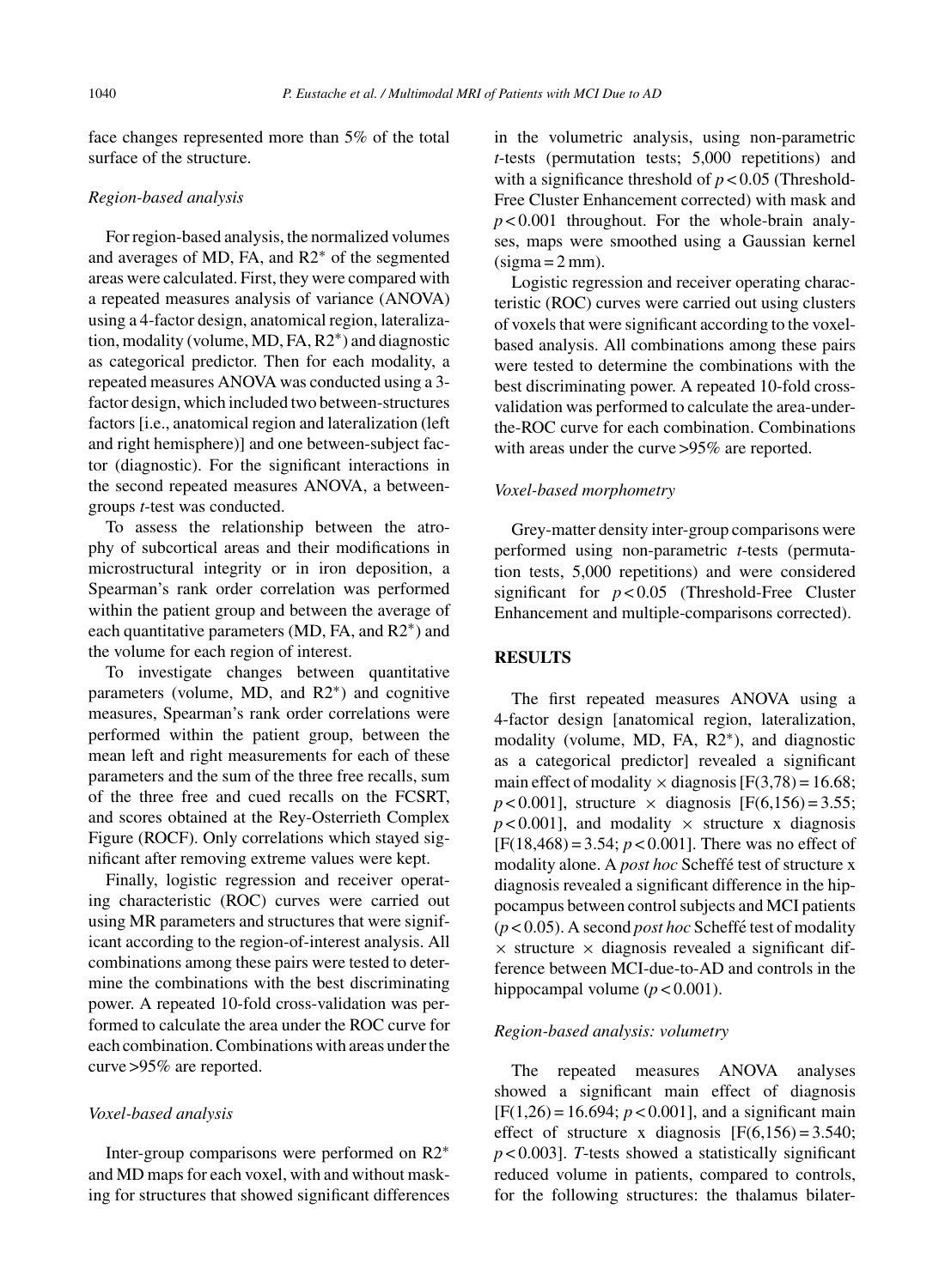ally (right:  $p < 0.08$ ; left:  $p < 0.05$ ), the putamen bilaterally (right:  $p < 0.025$ ; left:  $p < 0.009$ ), the hippocampus bilaterally (right:  $p < 0.005$ ; left:  $p < 0.0001$ ), the right amygdala ( $p < 0.007$ ), and the left accumbens  $(p < 0.03)$  (Table 2).

# *Shape analysis*

After correcting for multiple comparisons, inferior and superior views revealed bilateral localized and symmetrical shape differences throughout the hippocampus. The thalamus and putamen also had some shape differences, but the changes were not as symmetric as they were for the hippocampus (Fig. 1). Indeed, the surface of the right thalamus showed more local changes (23%) than the left thalamus (7.3%). Inversely, the putamen of the left hemisphere showed greater shape modifications (14%) than the right hemisphere (3%). The surface changes within the right amygdala (1.8%) were under the significance threshold, which was defined as a change greater than or equal to 5%. These results are summarized in Table 3.

# *Region-based analysis of microstructural parameters: Mean diffusivity, fractional anisotropy, and R2*∗

# *Mean diffusivity*

The repeated measures ANOVA conducted on the seven brain structures showed a main effect for diagnosis  $[F(1,26) = 9.13; p < 0.006]$  and an interaction of structure  $\times$  diagnosis [F(6,156) = 3.12; *p* < 0.006]. Ttests showed significantly higher MD values in the right ( $p < 0.05$ ) and left ( $p < 0.01$ ) hippocampi and

in the right amygdala  $(p < 0.05)$  in MCI-due-to-AD patients compared to healthy controls (Table 4).

#### *Fractional anisotropy*

No significant differences in fractional anisotropy were found in the regions included in this study.

# *R2*∗

No significant differences in relaxometry R2∗ were found in the regions included in this study.

#### *Correlations and predictive analysis*

There were no significant correlations between quantitative parameters (MD, FA, and R2∗) and the volume for the regions included in this study. Correlation analysis between cognitive scores and MRI parameters revealed a statistically significant correlation (after Bonferroni correction) between the  $R2^*$  in the amygdala and the ROCF  $(r = -0.68)$ ;  $p < 0.0125$ ). Trends towards significance ( $p < 0.05$ ) were also found for R2∗ in the hippocampus and the ROCF  $(r = -0.54)$ , and for the MD in the hippocampus and the ROCF  $(r=-0.56)$ . No correlation was found between R2∗ and MD.

Logistic regression analysis showed that the hippocampal volume alone was not sufficient to discriminate at a rate greater than 95% between MCI-due-to-AD and controls (92% with volume of the left hippocampus). Of note, the 95% threshold was reached with the combination of two markers, volume of the right thalamus and volume of the left hippocampus. Using the MD or volume in the right

| Normalized volumes and standard deviation [mm <sup>3</sup> ] of the subcortical areas in MCI-due-to-AD patients (AD) and healthy controls (HC) |  |  |
|------------------------------------------------------------------------------------------------------------------------------------------------|--|--|
|------------------------------------------------------------------------------------------------------------------------------------------------|--|--|

| Structure   | Lateralization | Mean    | Standard     | Mean    | Standard     | $p$ value               |
|-------------|----------------|---------|--------------|---------|--------------|-------------------------|
|             |                | AD      | Deviation AD | HС      | Deviation HC | (vol AD versus vol HC)* |
| Thalamus    | Right          | 8888.16 | 622.37       | 9459.30 | 389.61       | < 0.008                 |
|             | Left           | 9359.32 | 686.09       | 9890.16 | 662.66       | < 0.05                  |
| Caudate     | Right          | 4601.67 | 520.51       | 4735.18 | 568.47       | n.s.                    |
|             | Left           | 4147.76 | 616.79       | 4449.21 | 618.40       | n.s.                    |
| Putamen     | Right          | 5337.11 | 573.16       | 5869.91 | 605.16       | < 0.03                  |
|             | Left           | 5439.62 | 385.45       | 5932.40 | 514.50       | < 0.009                 |
| Pallidum    | Right          | 2506.98 | 438.29       | 2700.36 | 566.38       | n.s.                    |
|             | Left           | 2562.02 | 399.97       | 2796.99 | 682.85       | n.s.                    |
| Hippocampus | Right          | 3857.03 | 836.32       | 4673.19 | 528.33       | < 0.005                 |
|             | Left           | 3594.97 | 463.65       | 4610.65 | 454.72       | < 0.0001                |
| Amygdala    | Right          | 1318.06 | 339.16       | 1602.18 | 112.88       | < 0.007                 |
|             | Left           | 1212.21 | 274.30       | 1378.96 | 288.48       | n.s.                    |
| Accumbens   | Right          | 314.10  | 102.97       | 387.63  | 118.28       | n.s.                    |
|             | Left           | 386.39  | 111.71       | 507.19  | 155.73       | < 0.03                  |

NS, non significant; AD, Alzheimer's disease ∗Last column computed using a Student's *t*-test.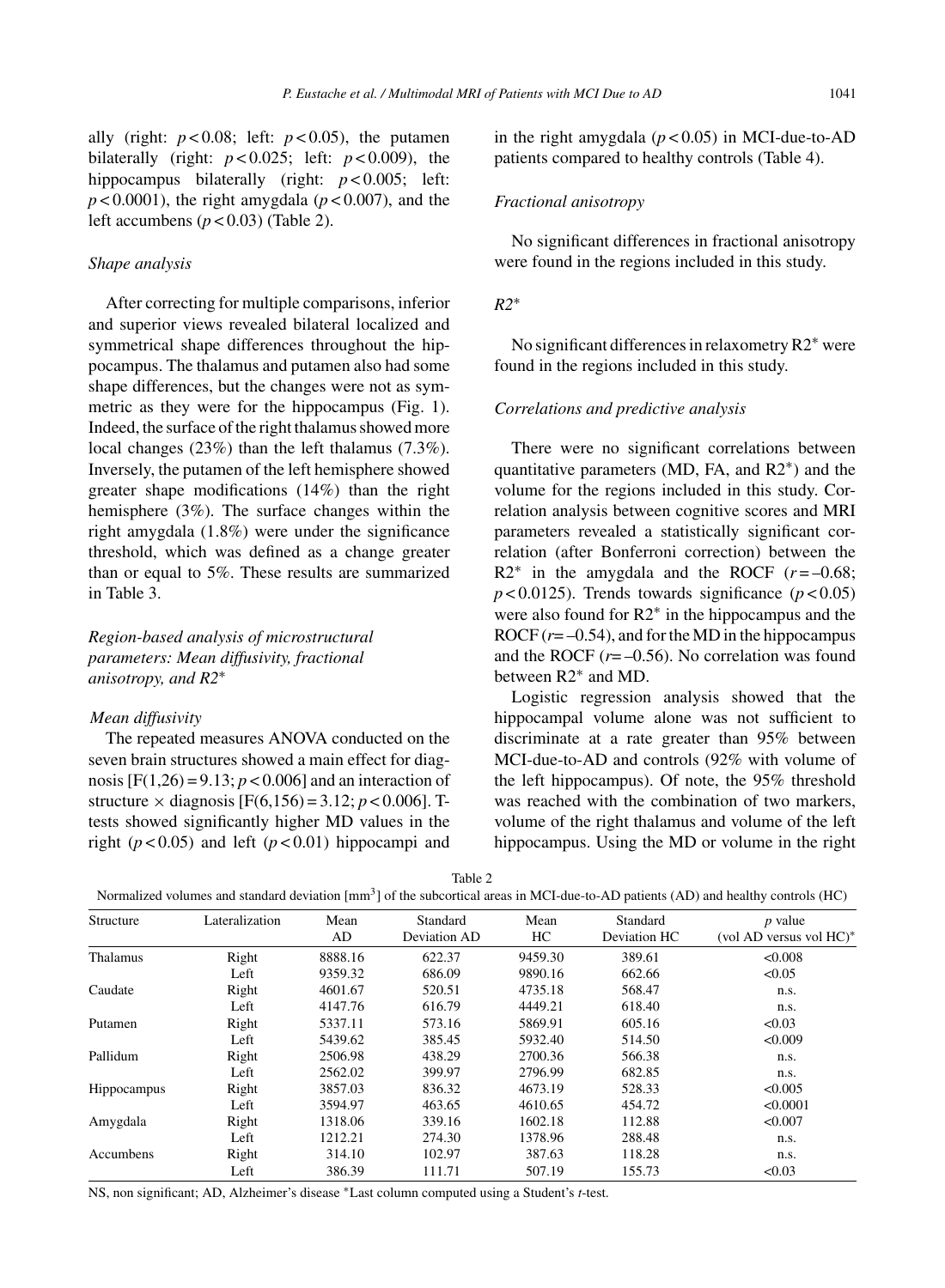

Fig. 1. Shape modifications between MCI-due-to-AD patients and healthy controls in dorsal and ventral views. Areas in orange represent localization with significant shape modification  $(p < 0.05$  corrected for multiple comparisons).

amygdala, an area-under-the-curve (AUC) of 98% was reached when this value is combined to the left putaminal and hippocampal volumes. Finally, when combining either the MD of the left hippocampus, the right amygdala, or the left amygdala with the volume of the right thalamus and volume of the left hippocampus, we obtained an AUC of 96%.

#### *Voxel-based analyses*

# *Mean diffusivity*

After masking the four structures selected previously according to volumetric analysis (thalamus, hippocampus, putamen, and amygdala), permutation tests showed higher MD values in MCI-due-to-AD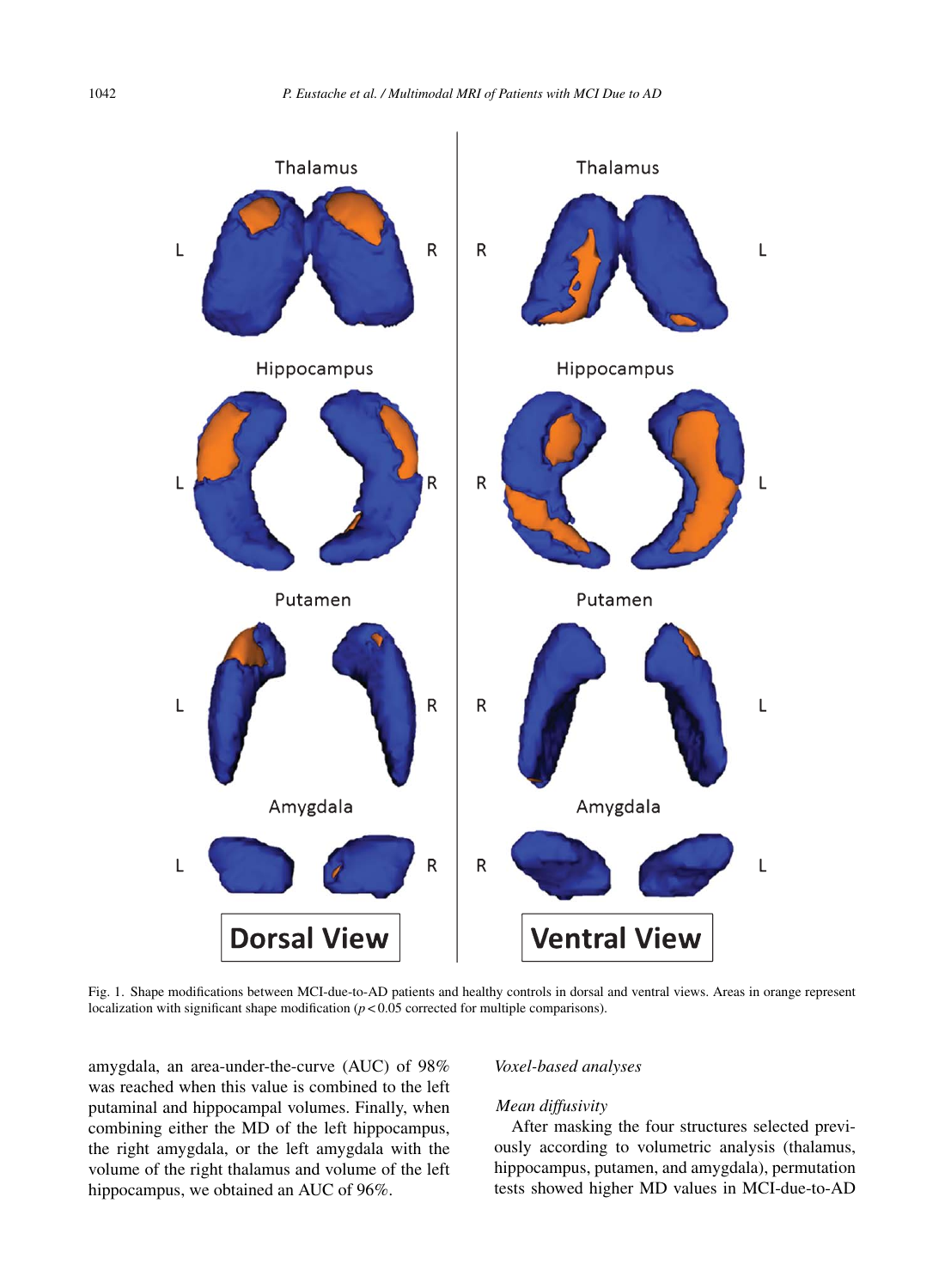patients compared to controls within the bilateral hippocampus structures (right: 167 voxels; left: 104 voxels; *p* < 0.05) after threshold-free, clusterenhancement correction (Fig. 2 and Table 4).

Whole-brain results were quite consistent with the results obtained using the four-structure mask,

| Table 3                                   |  |
|-------------------------------------------|--|
| Percentage of significant surface changes |  |

| Structure          | Lateralization | Percent of surface changes |
|--------------------|----------------|----------------------------|
| Thalamus           | Right          | 23.0%                      |
|                    | Left           | 7.3%                       |
| <b>Hippocampus</b> | Right          | 28.9%                      |
|                    | Left           | 40.3%                      |
| Putamen            | Right          | 3.0%                       |
|                    | Left           | 14.0%                      |
| Amygdala           | Right          | 1.8%                       |
|                    | Left           | 0%                         |

showing mainly higher MD values in MCI-due-to-AD patients compared to healthy controls, in both hippocampi and in the right amygdala after thresholdfree, cluster-enhancement correction  $(p < 0.001)$ (Table 5).

# *R2*∗

After masking the four structures selected previously according the volumetric analysis (thalamus, hippocampus, putamen, and amygdala) and after threshold-free, cluster-enhancement correction, permutation tests did not show any significant differences between MCI-due-to-AD patients compared to controls, with respect to R2∗. Even without masking and after threshold-free cluster-enhancement correc-

| ٧ |  |
|---|--|
|---|--|

| Mean diffusivity (MD) $[\times 10^{-3}$ mm <sup>2</sup> s <sup>-1</sup> ] of the subcortical areas in MCI-due-to-AD patients and healthy controls |
|---------------------------------------------------------------------------------------------------------------------------------------------------|
|---------------------------------------------------------------------------------------------------------------------------------------------------|

| Structure          | Lateralization | Mean MD for AD<br>subjects $(\times 10^{-3})$ | Mean MD for<br>healthy subjects | $t$ -value | $p$ value |
|--------------------|----------------|-----------------------------------------------|---------------------------------|------------|-----------|
| Thalamus           | Right          | 9.09                                          | 9.06                            | 0.20       | n.s       |
|                    | Left           | 9.07                                          | 8.94                            | 0.66       | n.s       |
| Caudate            | Right          | 8.89                                          | 8.67                            | 0.80       | n.s       |
|                    | Left           | 8.44                                          | 8.45                            | $-0.05$    | n.s       |
| Putamen            | Right          | 7.29                                          | 7.34                            | $-0.42$    | n.s       |
|                    | Left           | 7.27                                          | 7.21                            | 0.65       | n.s       |
| Pallidum           | Right          | 7.43                                          | 7.35                            | 0.55       | n.s       |
|                    | Left           | 7.28                                          | 7.28                            | $-0.01$    | n.s       |
| <b>Hippocampus</b> | Right          | 11.92                                         | 10.65                           | 2.62       | $0.015*$  |
|                    | Left           | 11.25                                         | 10.33                           | 2.88       | $0.008**$ |
| Amygdala           | Right          | 9.11                                          | 8.37                            | 2.09       | $0.046*$  |
|                    | Left           | 8.66                                          | 8.08                            | 1.22       | n.s       |
| Accumbens          | Right          | 7.65                                          | 7.63                            | 0.16       | n.s       |
|                    | Left           | 7.54                                          | 7.45                            | 0.48       | n.s       |

NS, not significant; MD, mean diffusivity; AD, Alzheimer's disease ∗*p* < 0.05; ∗∗*p* < 0.01.



Fig. 2. Voxel-based analysis of mean diffusivity with mask composed of both thalami, both hippocampi, both putamen, and both amygdala with threshold of significance of  $p < 0.05$  and threshold-free cluster enhancement corrected in MCI-due-to-AD patients versus healthy controls (A, anterior; I, inferior; L, left; P, posterior; R, right; S, superior).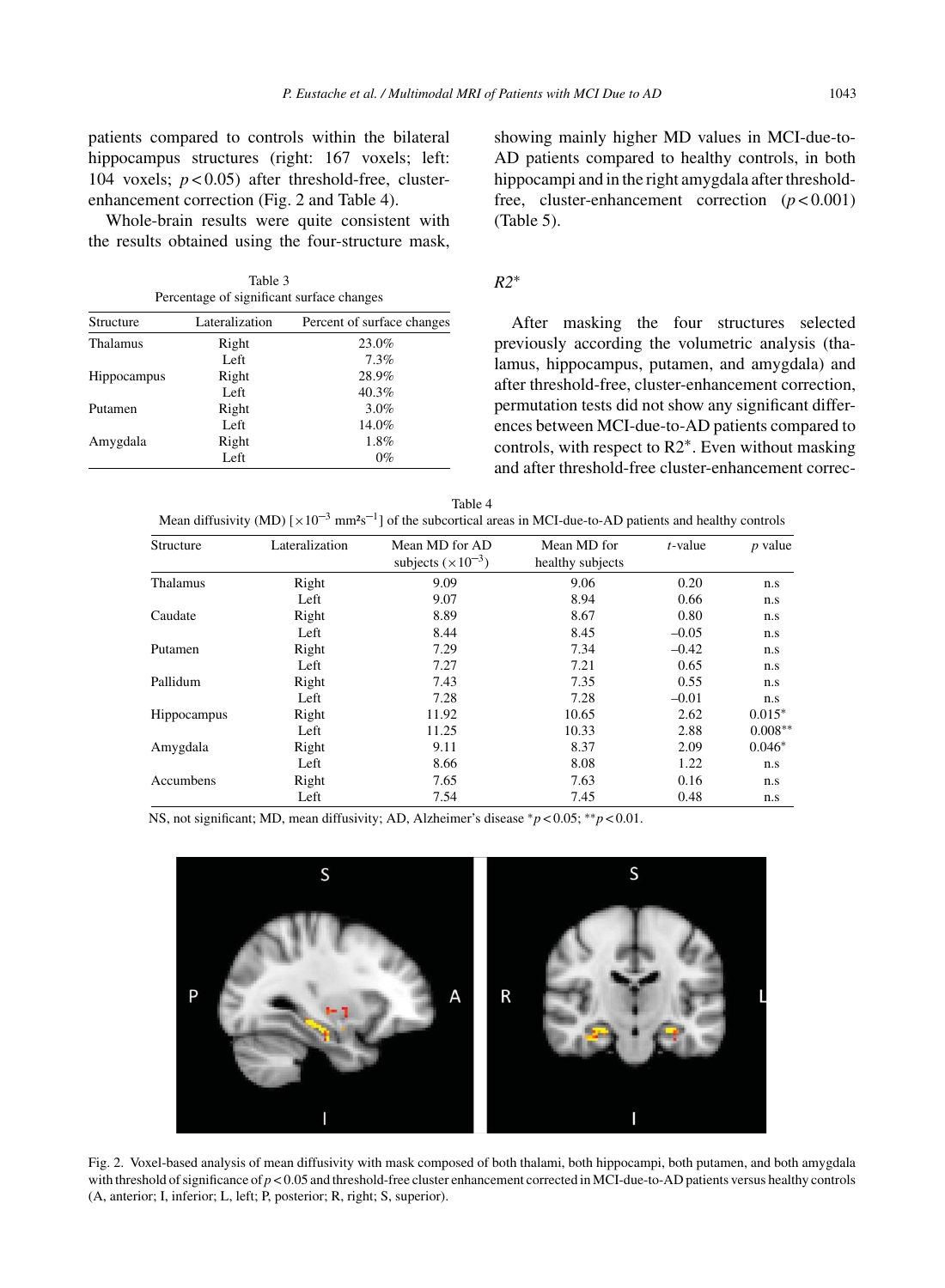tion  $(p < 0.05)$ , this result was consistent and no clusters were significant.

#### *Voxel-based morphometry*

Using non-parametric *t*-tests, the inter-group comparison grouped two clusters symmetrically, the hippocampus and amygdala in each hemisphere, after correcting for multiple comparisons  $(p < 0.05)$ . This analysis revealed the presence of significant grey matter atrophy mainly in these two structures in MCI-due-to-AD patients compared to healthy subjects (Fig. 3).

#### *Predictive analysis*

Logistic regression analysis (based on the cluster of voxels that was significant according to the voxelbased analysis) confirmed that the left VBM cluster (left hippocampus plus left amygdala) alone does not strongly discriminate (AUC of 92%) between MCI-

Table 5 Size of the clusters (voxel) obtained by voxel-based analysis of mean diffusivity with mask (thalami, hippocampi, both putamen, both amygdala) and without mask in MCI-due-to-AD patients versus healthy control

| Structure   | Lateralization Cluster size |         | Coordinates |             |       |
|-------------|-----------------------------|---------|-------------|-------------|-------|
|             |                             | (voxel) | X           | Y           | Ζ     |
| With mask   |                             |         |             |             |       |
| Amygdala    | Right                       | 20      |             | $18 - 4$    | $-16$ |
| Hippocampus | Left                        | 104     |             | $-28$ $-36$ | $-8$  |
|             | Right                       | 167     |             | $28 - 14$   | $-24$ |
| Whole brain |                             |         |             |             |       |
| Amygdala    | Right                       | 241     |             | $26 -2$     | $-18$ |
| Hippocampus | Left                        | 339     |             | $-28 -14$   | $-28$ |
|             | Right                       | 452     |             | $32 - 12$   | $-30$ |

due-to-AD patients and controls, using our threshold of >95% discrimination. However, when considering only a single marker, this marker was the most powerful one. With two markers [the mean diffusivity of the right amygdala without mask and the left cluster obtained using the VBM (left hippocampus plus left amygdala)], a high degree of discrimination (AUC of 94%) was reached. Conversely, an AUC of 93% was achieved using the MD of the left hippocampus (masked) and the left cluster of the VBM. Finally, combining either the MD of the right amygdala (masked) with left VBM cluster, the MD of the right amygdala (not masked) with the right VBM cluster (right hippocampus plus right amygdala), or both of the VBM clusters, we obtained an AUC of 92%.

## **DISCUSSION**

In this study, we used a combination of MRI parameters sensitive to pathological changes [atrophy, local volume (i.e., shape changes), microstructural damages, and iron accumulation] to explore the hippocampus and other subcortical structures in order to obtain complementary information about shape modifications in MCI-due-to-AD patients. Our study enabled us to follow the premises of the disease through different subcortical structures of interest, including the hippocampus, amygdala, thalamus, and putamen. We found several concomitant patterns of changes in different MRI-related parameters that may be related to AD pathogenesis. Our results suggest that distinct physiopathological processes are evident even in the prodromal phase of AD. These patterns are described throughout the discussion.



Fig. 3. Voxel-based morphometry in MCI-due-to-AD patients versus healthy controls corrected for multiple comparison (*p* < 0.05) (A, anterior; I, inferior; L, left; P, posterior; R, right; S, superior).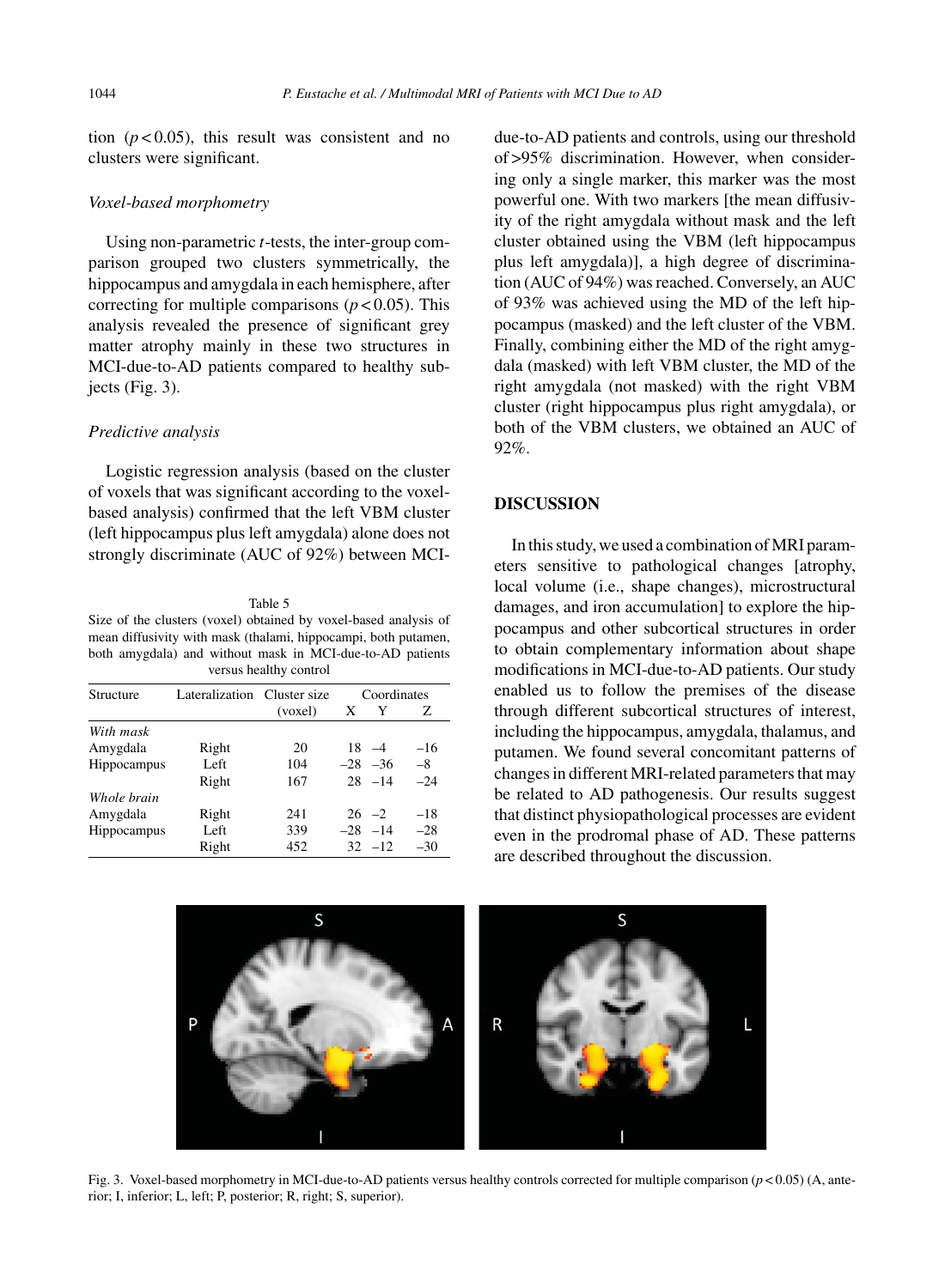A notable conclusion from this work was a characterization of the profile of changes in the concomitant modifications of volume and MD. Our volumetry results confirmed the presence of significant hippocampal atrophy in MCI-due-to-AD patients, compared with controls [7, 8]. The volumetry analysis also revealed a significant loss of volume in the right amygdala of MCI-due-to-AD subjects, compared to controls. This observation is in accordance with previous studies conducted on AD patients, showing a volume reduction of the amygdala using different techniques like voxel-based morphometry [45], or a manual segmentation of regions of interest [46]. The shape analysis confirmed the presence of local atrophy within the hippocampus and revealed surface changes that were almost symmetrical. More interestingly, the shape analysis revealed that this atrophy was not global, but specific to certain aspects of the hippocampal structure. Although patients were at an early stage of the disease, these shape modifications were consistent with results obtained by several groups demonstrating atrophy in the dorsolateral part of the hippocampal head (CA1), and in the presubiculum area in AD patients [47–50]. For the amygdala, the shape analysis showed a significant local atrophy, but the extent of this atrophy was under our threshold of 5% of the total surface and this result has rarely been observed in prodromal AD patients versus controls [28]. However, some studies investigating the shape of the amygdala conducted at more advanced stages of the disease have identified a local atrophy in the basomedial and basolateral areas of this structure [51–53]. It should be noted, however, that the limited extent of the atrophy observed with a shape analysis has to be considered carefully, as the amygdala is a small structure that could reach the limit-of-detection of the mesh method with a defined number of vertices. Our study supports these former results by demonstrating a strong reduction of the grey-matter density within the entire, bilateral hippocampus and amygdala using a voxel-based morphometry analysis. In addition to the former parameters related to atrophy, we observed an increase of MD in the hippocampus and the amygdala, suggesting a loss of microstructural integrity within these structures in MCI-due-to-AD patients. Although this observation of an elevated MD within the hippocampus is not consistently reported in the literature [18, 20], some authors have shown that an increase of MD within this particular structure can be a better predictor of MCI converters than hippocampal atrophy [54]. Regarding the amygdala,

an increase in MD is a widely known result in AD patients [19, 22, 55], but has not yet been observed in MCI subjects. The results from our region-based analysis are quite consistent with these studies and are confirmed by a whole-brain, voxel-based analysis, which further confirmed that the increase of MD (and, thus, the presence of microstructural changes) occurs deep within those structures, far from the border and not on the surface of the structure. This led us to conclude that the microstructural changes observed were not a reflection of the macro-structural changes that could induce a methodological bias (i.e., partialvolume effect). The lack of correlation between the MD value and volumes in those regions supports the lack of a relationship between markers. In addition, if the increase of MD was due to partial volume, we would have also found a decrease of FA. On the contrary, our findings showed a specific increase of MD without a concomitant decrease in FA. Previous studies comparing patients in the early stages of AD to non-diseased controls showed hippocampus atrophy without MD changes, and MD changes in the amygdala without atrophy [18], while our results found both atrophy and MD changes. These discrepancies could be explained by different inclusion criteria, particularly with respect to the definition of "early" AD. It was also interesting to note that the FA did not reveal any significant variations in the hippocampus and the amygdala. This result was expected, as FA is a marker of fiber orientation and is typically used to assess white-matter integrity. It, according to literature, has never revealed any significant differences in those two structures between prodromal AD patients and healthy subjects, but changes were observed in full-blown AD patients [56].

In terms of the linkage between structural changes and memory scores, correlation analyses showed a negative significant correlation between ROCF score and R2∗ in the amygdala. This result is interesting as the amygdala is involved in the memory process. A trend to a negative significant correlation of ROCF scores with both hippocampal MD and R2∗ values was also observed. As elevation of mean diffusivity and R2∗ are a reflection of the structural degeneration, it was expected that they would be linked to memory scores. This correlation concerning the MD is interesting because it is complementary to the difference that we found at the group level. However, the correlation with R2∗ is more difficult to explain, as we did not find any significant group differences regarding this parameter and only found significant correlations with the ROCF test. The absence of correlation with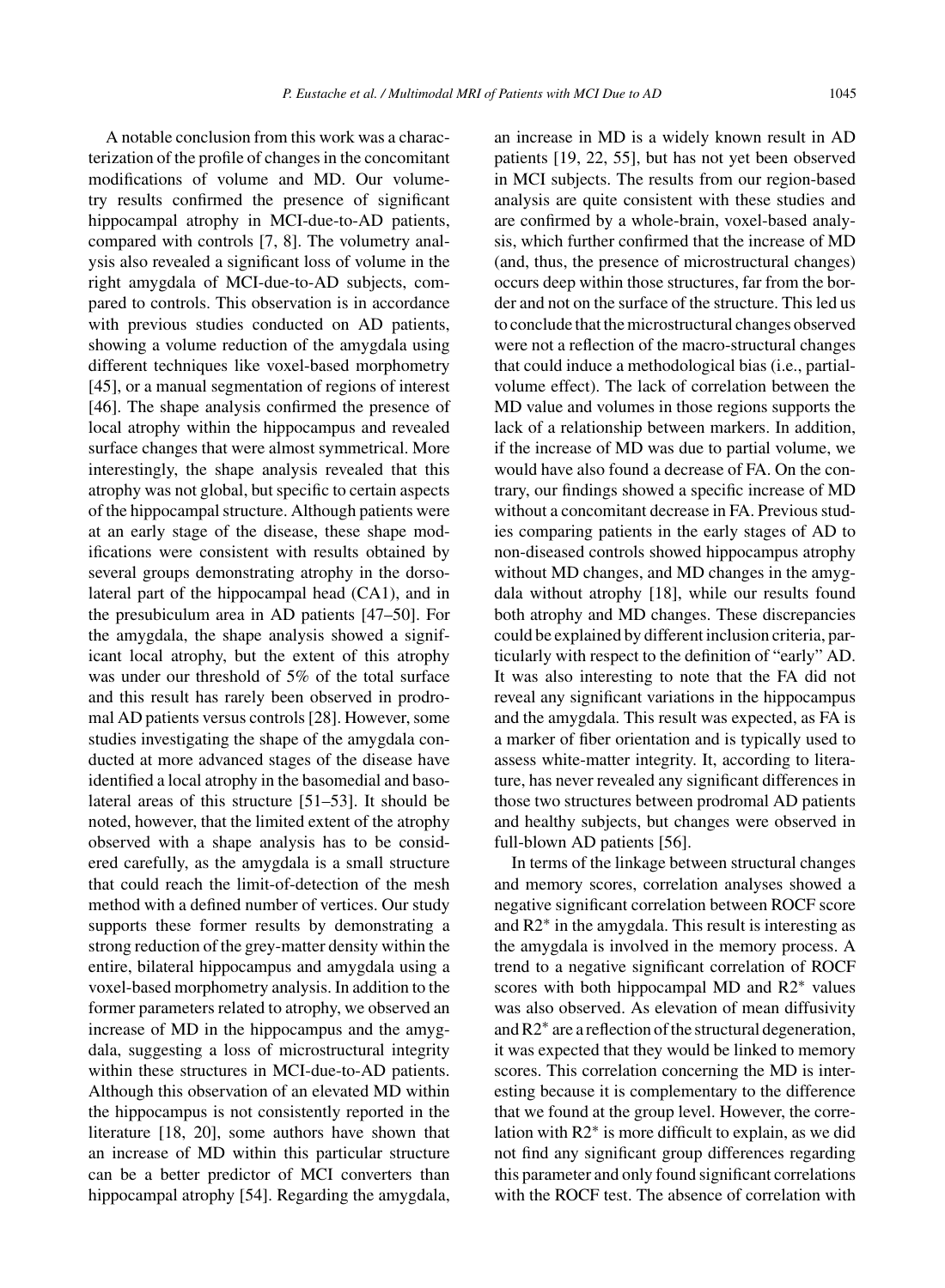other memory tests could be explained by looking at our population and the fact that our patients were at a prodromal stage of AD, so memory impairments may not have been remarkable.

When looking at iron deposits, we did not find any significant changes in the region-based analysis when considering both the hippocampus and the amygdala. This result was confirmed by our voxel-based analysis, which did not reveal hippocampal or amygdalar sub-parts sensitive to iron deposits. Regarding the hippocampus, this result contrasts with previous studies, which found the presence of iron deposits in the hippocampus of AD patients using histopathologicalbased methods [27] or *in vivo* approaches [57]. This discrepancy could be due to the strength of the magnetic field used in our study, since a higher field is known to increase the sensitivity to iron species [58, 59]. Alternatively, our results could also be due to our patients having only an early stage of the disease or a smaller sample size. Larger studies focused on improving the sensitivity of this approach will be necessary to conclude if the 3T magnet has the ability to detect iron deposits in the hippocampus of MCI-due-to-AD patients. The lack of iron changes in the amygdala in MCI-due-to-AD seems to be in accordance with a previous post-mortem study [60]. However, as the current MRI approach was not able to detect iron deposits in the hippocampus such as was previously reported [57], we cannot conclusively state that there were no iron deposits in the amygdala. While this is true, we would like to point out that there has not been any previous literature documenting an increase of iron in the amygdala of prodromal AD patients.

As the hippocampus is known to be one of the first structures affected by the AD [61], it was interesting that we found the presence of hippocampal atrophy *in vivo*, along with loss of microstructural integrity (revealed by an elevation of MD) even at a prodromal stage of AD. The amygdala is also known to be affected in the first stages of the AD [61, 62] and, while still a matter of debate, post-mortem studies have identified significant atrophy within this structure [63]. Furthermore, it has been demonstrated that the amygdala is affected both by neurofibrillary tangles and plaques in post-mortem patients who were in the first stages of AD. The modifications are generally described as similar to those affecting the hippocampus [64–66]. So, in the same way as the hippocampus, the amygdala seems to be affected by direct physiopathological processes in AD. Our results have revealed the same pattern of atrophy within the hippocampus and the amygdala, along with, for both of these structures, a loss of microstructural integrity. Thus, these results are in agreement with the former prevailing theories of AD etiology.

Contrary to previous results demonstrating that the profile of subcortical changes resulted from a concomitant modification of both volume and MD, the results discussed below concern only a modification of volume. Indeed, looking at volume, we found the presence of significant atrophy bilaterally throughout the thalamus in MCI-due-to-AD patients compared with controls. This finding has rarely been studied in MCI subjects, as most of these studies focus solely on the hippocampus [13, 67]. Even more rarely, this observation was found in prodromal patients versus control [28]. Different techniques have been used more frequently, however, to document atrophy in later-stage AD patients versus controls, such as voxelbased morphometry [45] or a manual segmentation of regions of interest [46]. These results are consistent with the supposed role of thalamic atrophy in memory deficits inherent in AD [68]. The volumetric regionbased analysis also revealed a significant bilateral atrophy of the putamen in MCI-due-to-AD patients. However, the left putamen had a greater volume loss than the right. This result has been widely described by other studies of AD patients, but rarely for patients in the prodromal stage [28]. Our shape analysis also revealed a bilateral local volume modification that was almost symmetrical on the dorsal part of the thalami and strongly asymmetrical on the ventral part. Of note, the ventral part of the right thalamus was the region with the most surface changes. The shape analysis also demonstrated extended-shape changes on the left putamen. The former result of local atrophy of the ventrolateral part of the thalamus has already been observed in a study of shape modifications induced by AD at a mild cognitive impairment stage and also at a later stage of the disease [13]. Atrophy in the aforementioned nuclei is supported by two independent (although derived from the same images) analyses: (1) the shape analysis, which represented a local deformation of the analyzed structure; and (2) the volumetric analysis by region of interest, which reflected more a global atrophy of the structures.

Contrary to the results obtained with the volumetric analysis, the VBM analysis did not detect any reduction of grey-matter density within the thalami or the putamen of MCI-due-to-AD patients compared to controls. But, while known to be efficient for the cortex, this VBM technique is less sensitive for sub-cortical structures [10]. Noting strong bilat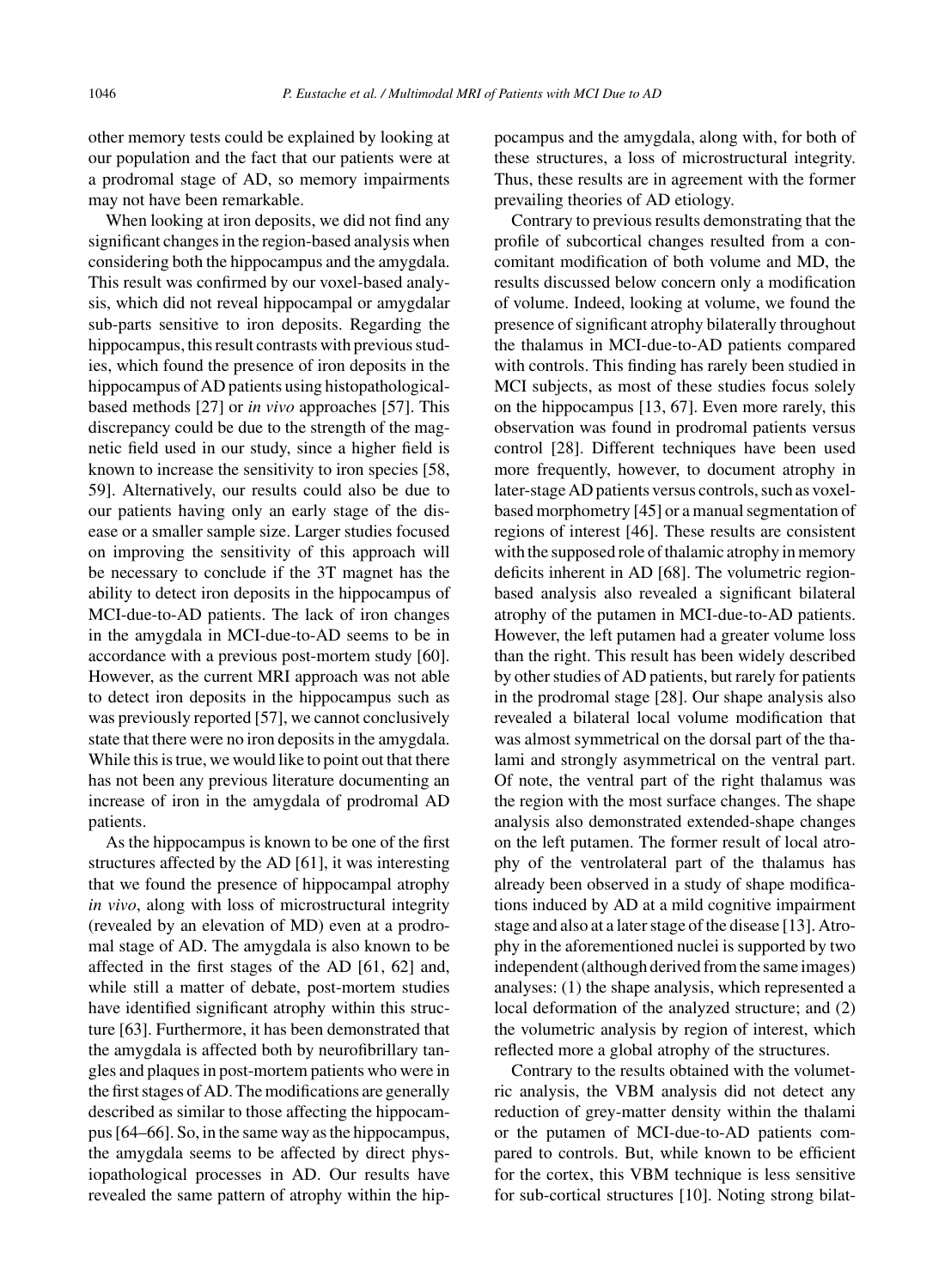eral modifications in both volume and shape of the thalamus and of the left putamen, one could assume that these changes may be linked to microstructural changes; however, we did not find a significant increase of MD, FA, or R2∗ within those structures, even at the sites of atrophy. The result of an elevation of MD within the thalamus has already been reported by Cherubini et al. [18] but only for AD patients against controls. On the other hand, the absence of an increase in putaminal MD is in agreement with a previous DTI study [28]. Furthermore, while FA was previously found to be reduced within the thalamus in the literature [69, 70], we did not report any change in FA in any of the structures investigated. This latter result is supported by our voxel-based analysis, which was conducted on the entire brain without any *a priori* consideration. This discrepancy could be explained by the use of a different acquisition scheme for the DTI parameters (directions and number of directions) or by the fact that we were studying AD patients in the very early stages of their disease. The absence of a difference in R2∗, while expected given the fact that no previous MRI study has revealed increased iron deposits within the thalamus or the putamen, should be taken carefully since the sensitivity to iron could be enhanced with an increased field [58, 59]. Further, the presence of atrophy without microstructural changes might be explained by the fact both of these structures are part of the structures that are affected last by AD. It seems that thalamic and left putaminal atrophy in the presence of conserved microstructural integrity is a reliable feature of early-stage AD.

In the present work, we also conducted a discriminant analysis between MCI-due-to-AD patients and controls based on MRI markers. While atrophy within the hippocampus in MCI patients has been consistently reported as the best structural predictor of conversion to AD [3], the results obtained with logistic regression analysis showed that, taken alone, the hippocampal volume was not sufficient to discriminate healthy subjects from MCI-due-to-AD patients (92% AUC). From the region-based analysis, combining left hippocampal and right thalamic volume, a threshold of 95% AUC was reached. However, contrary to what we expected, the amygdalar volume or MD alone did not prove to be a better predictor than the hippocampal volume. But, when combining either MD or the volume of the right amygdala with two other markers, such as the volume of the left hippocampus and putamen, a discrimination rate of 98% was reached. From the voxel-based analysis, the best threshold of discrimination (94%) was achieved by

combining two markers, the MD of the right amygdala without mask and the left cluster obtained with VBM (left hippocampus plus left amygdala).

Taken together, our study highlights the different micro- and macro-structural patterns of damage that are present in the prodromal phase of AD and suggest that different and possible distinct physiopathological processes are taking place. Indeed, it is well known that the hippocampus is one of the first and most significantly affected structures in AD [61], and our study recapitulates this by finding atrophy and modifications of hippocampal microstructural integrity, even in patients with the earliest phases of AD. The amygdala is also affected in the first stage of AD [61, 62]. Even though this is still a matter of debate, post-mortem studies have described significant atrophy within the amygdala [63], which was linked to substantial neuronal loss in AD patients [71]. It has been further shown that the amygdala is affected by both plaques and neurofibrillary tangle pathology in patients who died with mild stages of AD. These changes are noted to be generally similar to the changes that occur within the hippocampus [64–66]. So, similar to the hippocampus, the amygdala could be affected by direct physiopathological processes in AD. Our results support this hypothesis, as we observe the same pattern of atrophy with a concomitant modification of microstructure in both structures. Conversely, the thalamus and the putamen are not directly involved in AD pathogenesis. Our results showed atrophy without microstructural modifications. These findings could reflect another pattern of changes affecting these structures, such as through an indirect physiopathological pathway. A possible hypothesis related to such an indirect mechanism might be that the thalamus could be linked to the deafferentation between the hippocampus and thalamus, which are part of the same circuit (Papez circuit [72]). The cause for the observation of putaminal indirect damage remains unclear. Nevertheless, the interpretation about the hypothesis of an indirect mechanism remains to be further investigated.

Finally, these results highlight the importance of measuring volumetry along with microstructural indices when investigating the structural changes related to AD. The main limitation of this work is the small cohort, which led to the study having limited statistical power. Hence, these results should be confirmed on larger cohort of highly selected MCI-due-to-AD patients. Furthermore, prospective longitudinal studies following large cohorts of patients with MCI-due-to-AD through their conver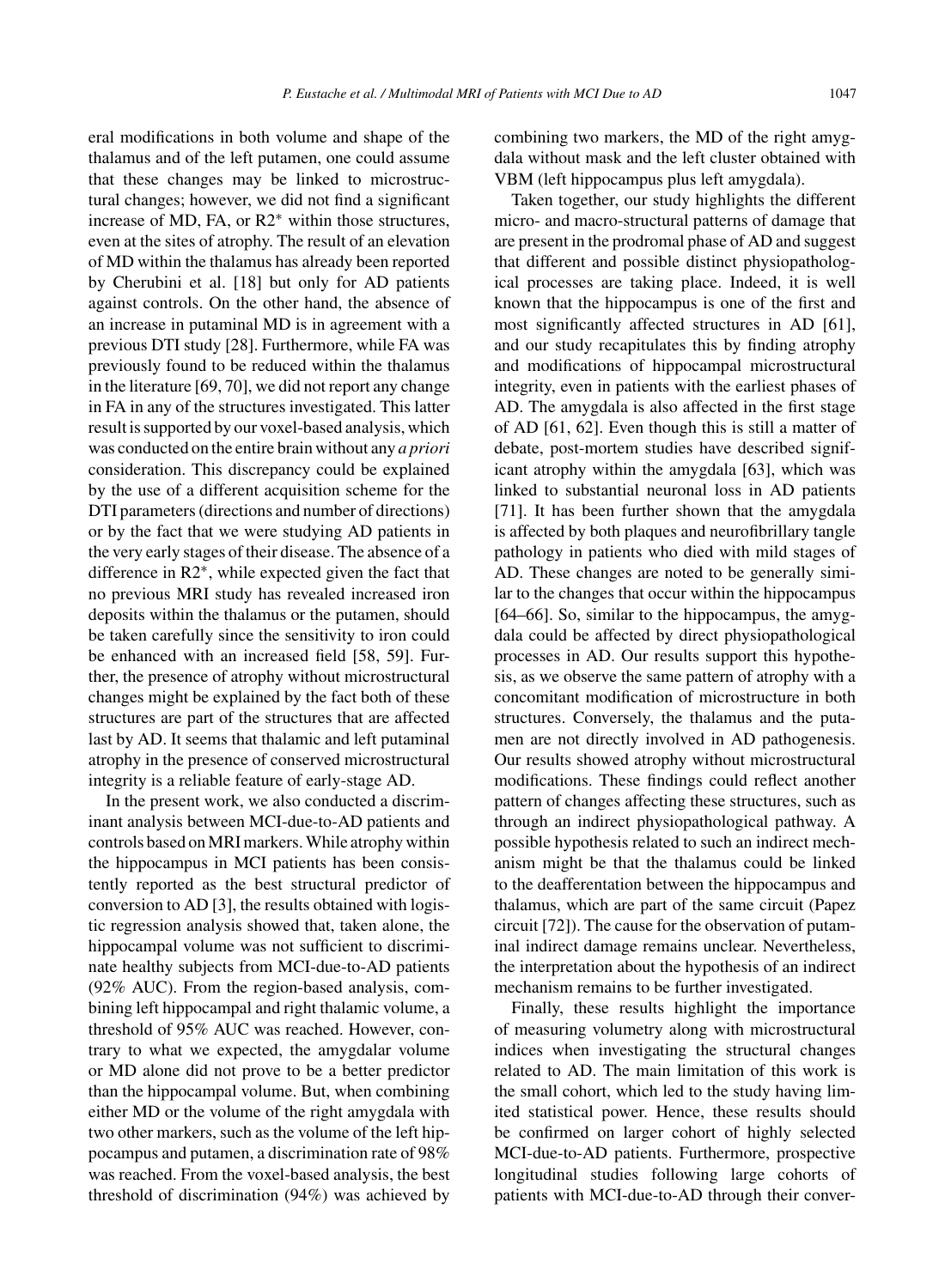sion to AD will be crucial to confirm the existence of these two physiopathological processes (direct and indirect), and to accurately document the brain modifications that occur as a result of the progression of the disease.

# **DISCLOSURE STATEMENT**

Authors' disclosures available online [\(http://www.](http://www.j-alz.com/manuscript-disclosures/15-0353r2) [j-alz.com/manuscript-disclosures/15-0353r2](http://www.j-alz.com/manuscript-disclosures/15-0353r2)).

#### **REFERENCES**

- [1] Petersen RC, Smith GE, Waring SC, Ivnik RJ, Tangalos EG, Kokmen E (1999) Mild cognitive impairment: Clinical characterization and outcome. *Arch Neurol* **56**, 303-308.
- [2] Albert MS, DeKosky ST, Dickson D, Dubois B, Feldman HH, Fox NC, Gamst A, Holtzman DM, Jagust WJ, Petersen RC, Snyder PJ, Carrillo MC, Thies B, Phelps CH (2011) The diagnosis of mild cognitive impairment due to Alzheimer's disease: Recommendations from the National Institute on Aging-Alzheimer's Association workgroups on diagnostic guidelines for Alzheimer's disease. *Alzheimers Dement* **7**, 270-279.
- [3] Apostolova LG, Dutton RA, Dinov ID, Hayashi KM, Toga AW, Cummings JL, Thompson PM (2006) Conversion of mild cognitive impairment to Alzheimer disease predicted by hippocampal atrophy maps. *Arch Neurol* **63**, 693-699.
- [4] Wright IC, Rabe-Hesketh S, Woodruff PW, David AS, Murray RM, Bullmore ET (2000) Meta-analysis of regional brain volumes in schizophrenia.*Am J Psychiatry* **157**, 16-25.
- [5] Scher AI, Xu Y, Korf ESC, Hartley SW, Witter MP, Scheltens P, White LR, Thompson PM, Toga AW, Valentino DJ, Launer LJ (2011) Hippocampal morphometry in population-based incident Alzheimer's disease and vascular dementia: The HAAS. *J Neurol Neurosurg Psychiatry* **82**, 373-376.
- [6] van de Pol L, Gertz H-J, Scheltens P, Wolf H (2011) Hippocampal atrophy in subcortical vascular dementia. *Neurodegener Dis* **8**, 465-469.
- [7] Chételat G, Desgranges B, De La Sayette V, Viader F, Eustache F, Baron J-C (2002) Mapping gray matter loss with voxel-based morphometry in mild cognitive impairment. *Neuroreport* **13**, 1939-1943.
- [8] Bell-McGinty S, Lopez OL, Meltzer CC, Scanlon JM, Whyte EM, Dekosky ST, Becker JT (2005) Differential cortical atrophy in subgroups of mild cognitive impairment. *Arch Neurol* **62**, 1393-1397.
- [9] Klein-Koerkamp Y, Heckemann RA, Ramdeen KT, Moreaud O, Keignart S, Krainik A, Hammers A, Baciu M, Hot P, for the Alzheimer's Disease Neuroimaging, Initiative (2014) Amygdalar atrophy in early Alzheimer's disease. *Curr Alzheimer Res* **11**, 239-252.
- [10] Nemmi F, Sabatini U, Rascol O, Péran P (2015) Parkinson's disease and local atrophy in subcortical nuclei: Insight from shape analysis. *Neurobiol Aging* **36**, 424-433.
- [11] Ferrarini L1, Frisoni GB, Pievani M, Reiber JH, Ganzola R, Milles J (2009) Morphological hippocampal markers for automated detection of Alzheimer's disease and mild cogni-

tive impairment converters in magnetic resonance images. *J Alzheimers Dis* **17**, 643-659.

- [12] Shen K, Fripp J, Mériaudeau F, Chételat G, Salvado O, Bourgeat P, Alzheimer's Disease Neuroimaging, Initiative (2012) Detecting global and local hippocampal shape changes in Alzheimer's disease using statistical shape models. *Neuroimage* **59**, 2155-2166.
- [13] Qiu A, Fennema-Notestine C, Dale AM, Miller MI, Alzheimer's Disease Neuroimaging, Initiative (2009) Regional shape abnormalities in mild cognitive impairment and Alzheimer's disease. *Neuroimage* **45**, 656-661.
- [14] Syková E (2004) Extrasynaptic volume transmission and diffusion parameters of the extracellular space. *Neuroscience* **129**, 861-876.
- [15] Kantarci K, Avula R, Senjem ML, Samikoglu AR, Zhang B, Weigand SD, Przybelski SA, Edmonson HA, Vemuri P, Knopman DS, Ferman TJ, Boeve BF, Petersen RC, Jack CR (2010) Dementia with Lewy bodies and Alzheimer disease: Neurodegenerative patterns characterized by DTI. *Neurology* **74**, 1814-1821.
- [16] Cherubini A, Péran P, Caltagirone C, Sabatini U, Spalletta G (2009) Aging of subcortical nuclei: Microstructural, mineralization and atrophy modifications measured *in vivo* using MRI. *Neuroimage* **48**, 29-36.
- [17] Péran P, Cherubini A, Assogna F, Piras F, Quattrocchi C, Peppe A, Celsis P, Rascol O, Démonet J-F, Stefani A, Pierantozzi M, Pontieri FE, Caltagirone C, Spalletta G, Sabatini U (2010) Magnetic resonance imaging markers of Parkinson's disease nigrostriatal signature. *Brain* **133**, 3423-3433.
- [18] Cherubini A, Péran P, Spoletini I, Di Paola M, Di Iulio F, Hagberg GE, Sancesario G, Gianni W, Bossu P, Caltagirone ` C, Sabatini U, Spalletta G (2010) Combined volumetry and DTI in subcortical structures of mild cognitive impairment and Alzheimer's disease patients. *J Alzheimers Dis* **19**, 1273-1282.
- [19] Kantarci K, Jack CRJ, Xu YC, Campeau NG, O'Brien PC, Smith GE, Ivnik RJ, Boeve BF, Kokmen E, Tangalos EG, Petersen RC (2001) Mild cognitive impairment and Alzheimer disease: Regional diffusivity of water. *Radiology* **219**, 101-107.
- [20] Fellgiebel A, Wille P, Müller MJ, Winterer G, Scheurich A, Vucurevic G, Schmidt LG, Stoeter P (2004) Ultrastructural hippocampal and white matter alterations in mild cognitive impairment: A diffusion tensor imaging study. *Dement Geriatr Cogn Disord* **18**, 101-108.
- [21] Scola E, Bozzali M, Agosta F, Magnani G, Franceschi M, Sormani MP, Cercignani M, Pagani E, Falautano M, Filippi M, Falini A (2010) A diffusion tensor MRI study of patients with MCI and AD with a 2-year clinical follow-up. *J Neurol Neurosurg Psychiatry* **81**, 798-805.
- [22] Hanyu H, Sakurai H, Iwamoto T, Takasaki M, Shindo H, Abe K (1998) Diffusion-weighted MR imaging of the hippocampus and temporal white matter in Alzheimer's disease. *J Neurol Sci* **156**, 195-200.
- [23] Naggara O, Oppenheim C, Rieu D, Raoux N, Rodrigo S, Dalla Barba G, Meder J-F (2006) Diffusion tensor imaging in early Alzheimer's disease. *Psychiatry Res* **146**, 243-249.
- [24] Zecca L, Youdim MBH, Riederer P, Connor JR, Crichton RR (2004) Iron, brain ageing and neurodegenerative disorders. *Nat Rev Neurosci* **5**, 863-873.
- [25] Moon W-J, Kim H-J, Roh HG, Choi JW, Han S-H (2012) Fluid-attenuated inversion recovery hypointensity of the pulvinar nucleus of patients with Alzheimer disease: Its possible association with iron accumulation as evidenced by the t2(\*) map. *Korean J Radiol* **13**, 674-683.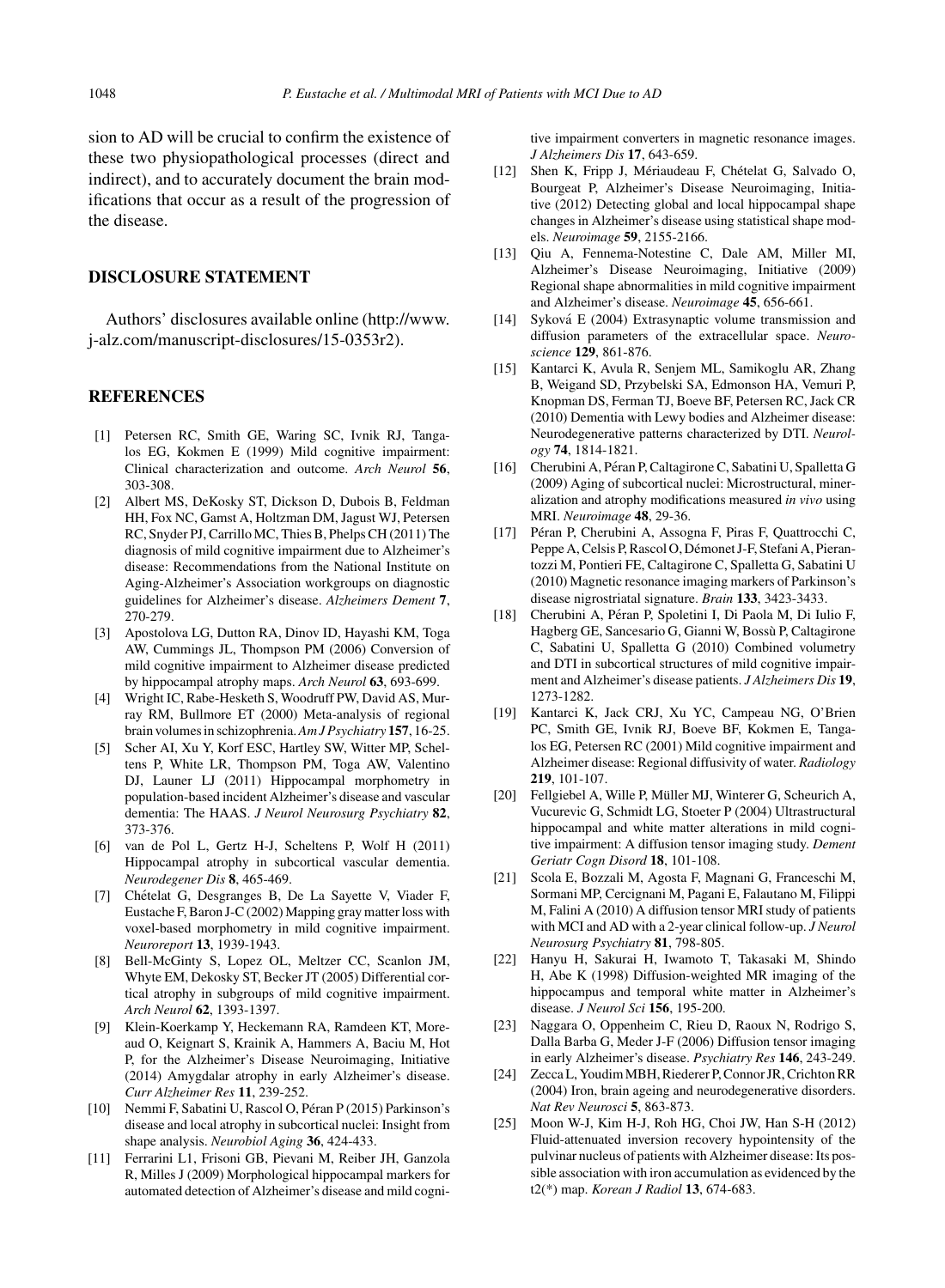- [26] Zhu W-Z, Zhong W, Wang W, Zhan C-J, Wang C-Y, Qi J-P, Wang J-Z, Lei T (2009) Quantitative MR phase-corrected imaging to investigate increased brain iron deposition of patients with Alzheimer disease. *Radiology* **253**, 497-504.
- [27] Antharam V, Collingwood JF, Bullivant J-P, Davidson MR, Chandra S, Mikhaylova A, Finnegan ME, Batich C, Forder JR, Dobson J (2012) High field magnetic resonance microscopy of the human hippocampus in Alzheimer's disease: Quantitative imaging and correlation with iron. *Neuroimage* **59**, 1249-1260.
- [28] Li Y, He H, Dong H, Feng X, Xie G, Zhang L (2013) Discriminative analysis of early-stage Alzheimer's disease and normal aging with automatic segmentation technique in subcortical gray matter structures: A multicenter *in vivo* MRI volumetric and DTI study. *Acta Radiol* **54**, 1191-1200.
- [29] Liu Y, Paajanen T, Zhang Y, Westman E, Wahlund L-O, Simmons A, Tunnard C, Sobow T, Mecocci P, Tsolaki M, Vellas B, Muehlboeck S, Evans A, Spenger C, Lovestone S, Soininen H, AddNeuroMed, Consortium (2010) Analysis of regional MRI volumes and thicknesses as predictors of conversion from mild cognitive impairment to Alzheimer's disease. *Neurobiol. Aging* **31**, 1375-1385.
- [30] Yi H-A, Möller C, Dieleman N, Bouwman FH, Barkhof F, Scheltens P, van der Flier WM, Vrenken H (2015) Relation between subcortical grey matter atrophy and conversion from mild cognitive impairment to Alzheimer's disease. *J Neurol Neurosurg Psychiatry*, doi: 10.1136/jnnp-2014- 309105
- [31] Sarazin M, Berr C, De Rotrou. J, Fabrigoule C, Pasquier F, Legrain S, Michel B, Puel M, Volteau M, Touchon J, Verny M, Dubois B (2007) Amnestic syndrome of the medial temporal type identifies prodromal AD: A longitudinal study. *Neurology* **69**, 1859-1867.
- [32] Saint-Aubert L, Barbeau EJ, Péran P, Nemmi F, Vervueren C, Mirabel H, Payoux P, Hitzel A, Bonneville F, Gramada R, Tafani M, Vincent C, Puel M, Dechaumont S, Chollet F, Pariente J (2013) Cortical florbetapir-PET amyloid load in prodromal Alzheimer's disease patients. *EJNMMI Res* **3**, 43.
- [33] Strauss E, Sherman E, Spreen O (2006) *A Compendium of Neuropsychological Tests*, Oxford University Press, Oxford.
- [34] Patenaude B (2007) Bayesian statistical models of shape and appearance for subcortical brain segmentation. D.Phil. Thesis, University of Oxford, UK.
- [35] Patenaude B, Smith SM, Kennedy DN, Jenkinson M (2011) A Bayesian model of shape and appearance for subcortical brain segmentation. *Neuroimage* **56**, 907-922.
- [36] Jenkinson M, Beckmann CF, Behrens TEJ, Woolrich MW, Smith SM (2012) FSL. *Neuroimage* **62**, 782-790.
- [37] Woolrich MW, Jbabdi S, Patenaude B, Chappell M, Makni S, Behrens T, Beckmann C, Jenkinson M, Smith SM (2009) Bayesian analysis of neuroimaging data in FSL. *Neuroimage* **45**, S173-S186.
- [38] Smith SM, Jenkinson M, Woolrich MW, Beckmann CF, Behrens TEJ, Johansen-Berg H, Bannister PR, De Luca M, Drobnjak I, Flitney DE, Niazy RK, Saunders J, Vickers J, Zhang Y, De Stefano N, Brady JM, Matthews PM (2004) Advances in functional and structural MR image analysis and implementation as FSL. *Neuroimage* **23**(Suppl 1), S208-S219.
- [39] Smith SM (2002) Fast robust automated brain extraction. *Hum Brain Mapp* **17**, 143-155.
- [40] Douaud G, Smith S, Jenkinson M, Behrens T, Johansen-Berg H, Vickers J, James S, Voets N, Watkins K, Matthews

PM, James A (2007) Anatomically related grey and white matter abnormalities in adolescent-onset schizophrenia. *Brain J Neurol* **130**, 2375-2386.

- [41] Good CD, Johnsrude IS, Ashburner J, Henson RN, Friston KJ, Frackowiak RS (2001) A voxel-based morphometric study of ageing in 465 normal adult human brains. *Neuroimage* **14**, 21-36.
- [42] Anderson M, Jenkinson M, Smith S (2007) Non-linear registration, aka Spatial normalisation. *FMRIB Technical Report* TR07JA2
- [43] Nichols TE, Holmes AP (2002) Nonparametric permutation tests for functional neuroimaging: A primer with examples. *Hum Brain Mapp* **15**, 1-25.
- [44] Hayasaka S (2003) Validating cluster size inference: random field and permutation methods. *Neuroimage* **20**, 2343-2356.
- [45] Baron JC, Chételat G, Desgranges B, Perchey G, Landeau B, de la Sayette V, Eustache F (2001) *in vivo* mapping of gray matter loss with voxel-based morphometry in mild Alzheimer's Disease. *Neuroimage* **14**, 298-309.
- [46] Krasuski JS, Alexander GE, Horwitz B, Daly EM, Murphy DG, Rapoport SI, Schapiro MB (1998) Volumes of medial temporal lobe structures in patients with Alzheimer's disease and mild cognitive impairment (and in healthy controls). *Biol Psychiatry* **43**, 60-68.
- [47] Frisoni GB, Ganzola R, Canu E, Rub U, Pizzini FB, Alessandrini F, Zoccatelli G, Beltramello A, Caltagirone C, Thompson PM (2008) Mapping local hippocampal changes in Alzheimer's disease and normal ageing with MRI at 3 Tesla. *Brain* **131**, 3266-3276.
- [48] Wang L, Swank JS, Glick IE, Gado MH, Miller MI, Morris JC, Csernansky JG (2003) Changes in hippocampal volume and shape across time distinguish dementia of the Alzheimer type from healthy aging. *Neuroimage* **20**, 667-682.
- [49] Apostolova LG, Dinov ID, Dutton RA, Hayashi KM, Toga AW, Cummings JL, Thompson PM (2006) 3D comparison of hippocampal atrophy in amnestic mild cognitive impairment and Alzheimer's disease. *Brain* **129**, 2867-2873.
- [50] Becker JT, Davis SW, Hayashi KM, Meltzer CC, Toga AW, Lopez OL, Thompson PM, Imaging Methods, Analysis in Geriatrics Research, Group (2006) Three-dimensional patterns of hippocampal atrophy in mild cognitive impairment. *Arch Neurol* **63**, 97-101.
- [51] Cavedo E, Boccardi M, Ganzola R, Canu E, Beltramello A, Caltagirone C, Thompson PM, Frisoni GB (2011) Local amygdala structural differences with 3T MRI in patients with Alzheimer disease. *Neurology* **76**, 727-733.
- [52] Cavedo E, Pievani M, Boccardi M, Galluzzi S, Bocchetta M, Bonetti M, Thompson PM, Frisoni GB (2014) Medial temporal atrophy in early and late-onset Alzheimer's disease. *Neurobiol Aging* **35**, 2004-2012.
- [53] Miller MI, Younes L, Ratnanather JT, Brown T, Trinh H, Lee DS, Tward D, Mahon PB, Mori S, Albert M, BIOCARD Research Team (2015) Amygdalar atrophy in symptomatic Alzheimer's disease based on diffeomorphometry: The BIOCARD cohort. *Neurobiol Aging* **36** (Suppl 1), S3–S10.
- [54] Fellgiebel A, Dellani PR, Greverus D, Scheurich A, Stoeter P, Müller MJ (2006) Predicting conversion to dementia in mild cognitive impairment by volumetric and diffusivity measurements of the hippocampus. *Psychiatry Res* **146**, 283-287.
- [55] Ray KM, Wang H, Chu Y, Chen Y-F, Bert A, Hasso AN, Su M-Y (2006) Mild cognitive impairment: Apparent diffusion coefficient in regional gray matter and white matter structures. *Radiology* **241**, 197-205.